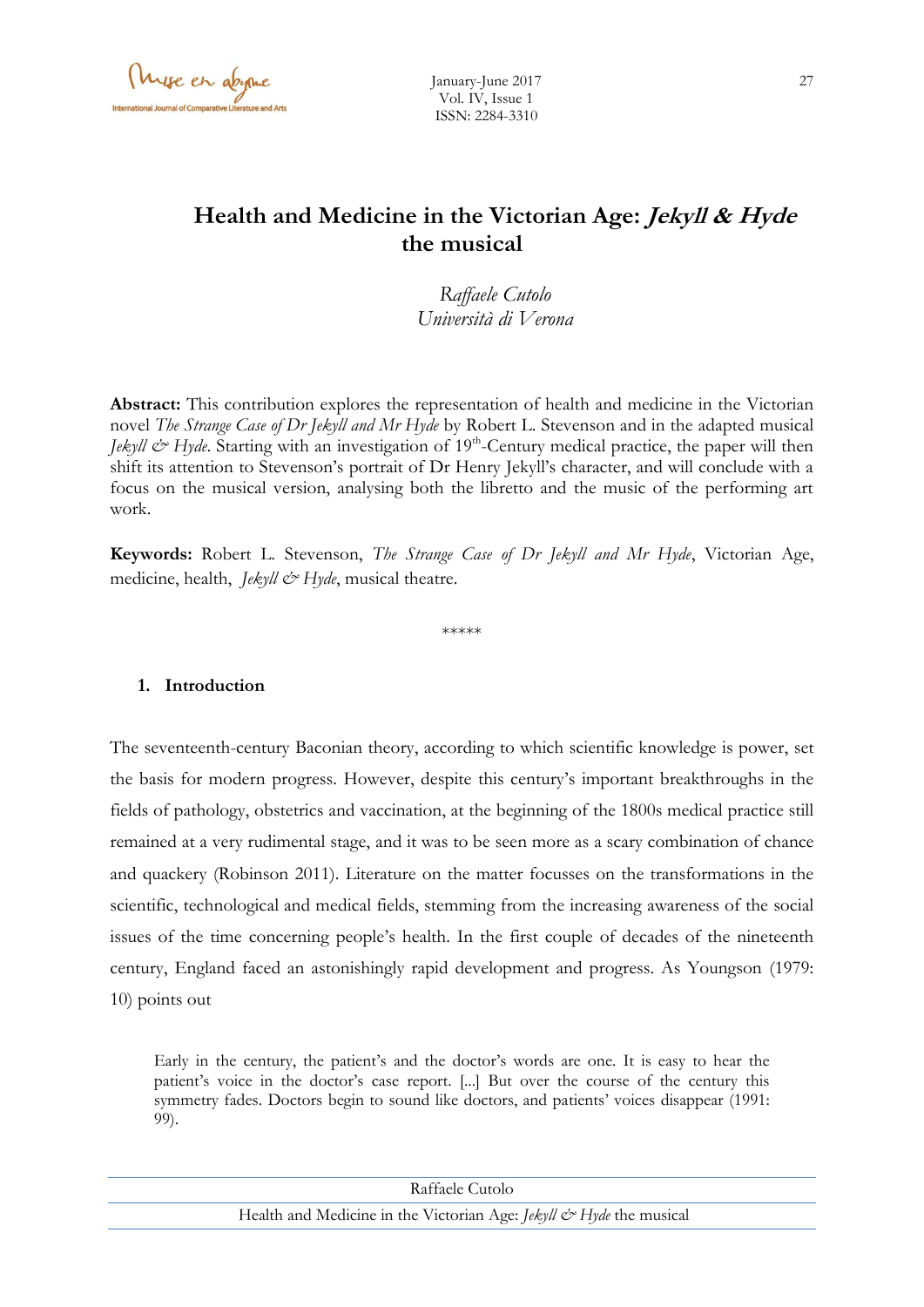$\overline{a}$ 

January-June 2017 Vol. IV, Issue 1 ISSN: 2284-3310

The negative outcome of the Industrial Revolution, the overpopulation of the cities, caused poverty and pauperism and subsequently terrifying hygienic conditions, a rapid spreading of pandemic illnesses and a higher mortality rate.

A turning point in the British history of medicine is marked by Sir Edwin Chadwick's *Report on the Sanitary Conditions of the Labouring Population of Great Britain* of 1842, which did not only outline the situation in detail, taking into account the sickening effects of delayed interments and providing statistics of the deaths from endemic, epidemic and contagious diseases, but also presented the necessity of appointing an Officer of Health, explained his functions and the jurisprudential value of such appointment (Chadwick 1842). Chadwick's *Report* resulted in the Public Health Act of 1848 which established a General Board of Health and empowered local authorities to establish local boards of health, to manage sewers and drains, wells and water supplies, gas works, refuse and sewerage systems, and slaughter houses, and to regulate offensive trades, remove 'nuisances', control cellar dwellings and houses unfit for human habitation, and provide burial grounds, recreation areas, parks, and public baths (Wohl 1984: 149).

This represented one step forward in the jurisdiction regulating Health and Medicine, and following the 1848 Act, several other acts were issued: the Compulsory Vaccination Act (1853), the Medical Act (1858), the Contagious Diseases Acts (1864, 1866 and 1869), the Repeal of Contagious Diseases Acts (1886), the Medical Act Amendment Act (1886), the Elementary Education Act (1893), the New Vaccination Acts (1898), the Midwives' Acts (1902), the National Insurance Act (1911), the Nurses Registration Act (1919) and finally the foundation of the National Health Service in 1948.<sup>1</sup>

Nevertheless, mortality rates still differed immensely according to both diastratic and diatopic constraints. As it is noticed by Wohl (1984: 5), the more comfortable classes were guaranteed greater longevity by their "general standards of nutrition, living conditions, ability to isolate ill children, healthier occupations and working conditions". The concern with the conditions of the poor and life expectancy between various classes spread among Early Victorian reformers, whose investigations led to the production of surveys and statistics, which had a great dramatic impact on society. During the Victorian Age, the use of the "comparative statistical technique which was almost a cliché of early Victorian sanitary reform and which was designed to

<sup>1</sup> Carpenter's chronological outline also points out several other important facts related to health and medicine in the nineteenth century, concerning epidemics, medical schools, health professions, scientific discoveries and inventions (Carpenter 2010: xv-xvii).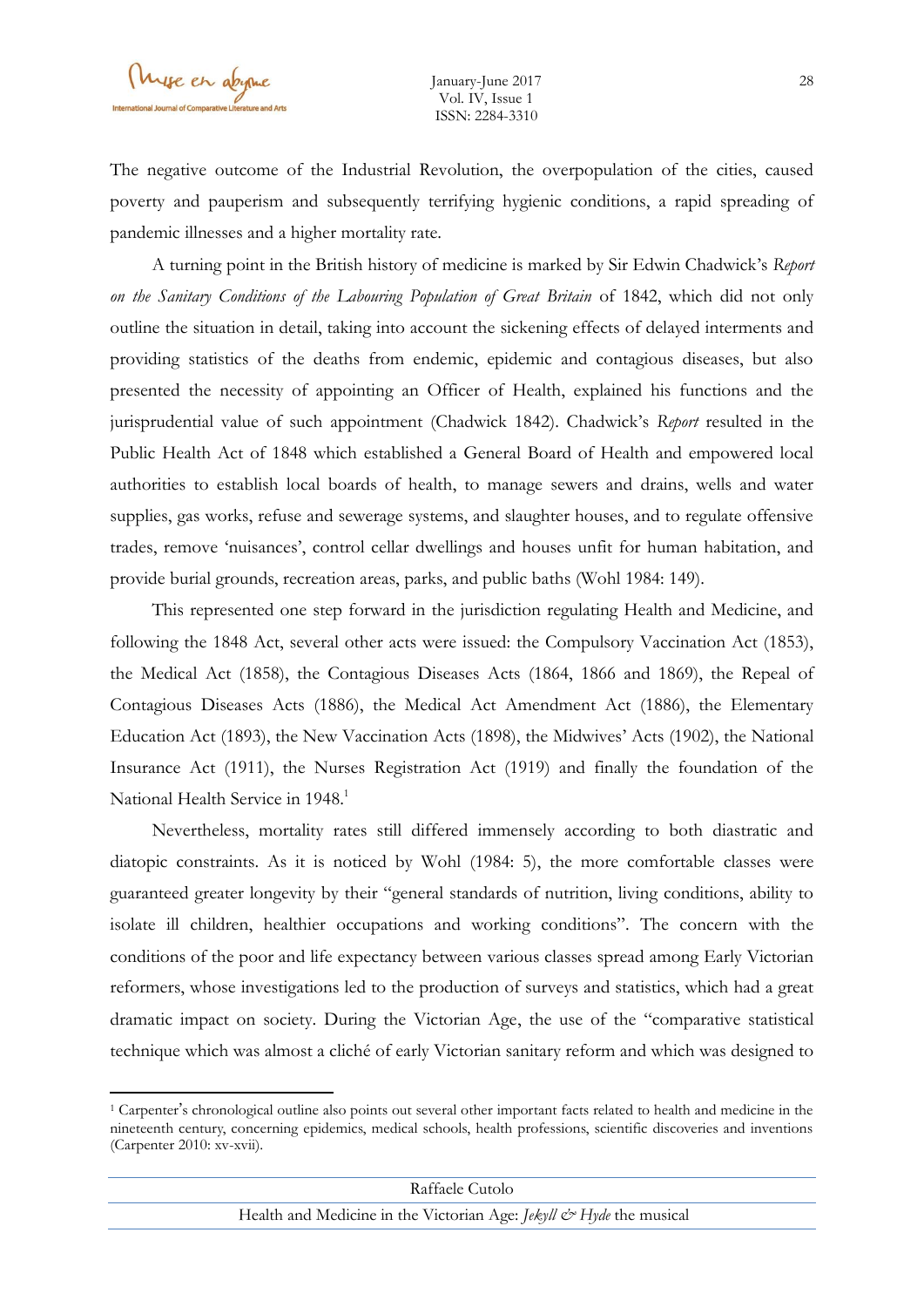play upon respectable Victorians' feelings of guilt and fear" (1984: 5) was widely spread among journalists and reformers, whose reports acquired much greater credibility when supported by numerical data "although the statistics were inaccurate and misleading" (1984: 5-6).<sup>2</sup> Despite the questionable reliability of the statistics, their abundance and the rapidity with which they spread through publications entail that research was being carried on, and the reports which stemmed from these investigations were proof that the causes of poor health conditions were being looked at in a new, more analytical and more critic way. This scientific perspective, which implies the problematisation of the observed phenomena, led to the formalisation of scientific theories<sup>3</sup> which affected the medical practice of diagnosing, previously based solely on the patient's descriptions. The subsequent "disappearance of the patient's narrative" Fissel (1991: 92) followed the rapid pace at which medical progress developed during the century. As Fissel points out:

Early in the century, the patient's and the doctor's words are one. It is easy to hear the patient's voice in the doctor's case report. [...] But over the course of the century this symmetry fades. Doctors begin to sound like doctors, and patients' voices disappear (1991: 99).

Medical professionals in the nineteenth century were university trained<sup>4</sup>. The three main figures who were given institutional and legal permission to practice medicine by the State were physicians, surgeons, and apothecaries. Physicians were also called Dr and were usually Oxford or Cambridge graduates. They formed the top category and were considered gentlemen. They charged relatively high prices and belonged to the upper classes. Their education focussed more on the Humanities and the Classics, but they were poorly trained in the medical field. Surgeons

 $\overline{\phantom{a}}$ <sup>2</sup> Wohl presents an extract "from a considerably longer table in the *Lancet*", a radical medical journal founded in 1823 by surgeon and democrat Thomas Wakley, in which the average age at death is reported. The table takes into account six different districts (Rutland, Bath, Bethnal Green, Manchester and Liverpool) and three social classes (Gentry and Professional, Farmers and Tradesmen, Labourers and Artisans). What is pointed out is that although the gap might have been exaggerated by the inaccuracy of the statistic, there still remained a great difference in life expectancy between the rich and the poor.

<sup>3</sup> Romano (2002: 93) affirms that "the events of the 1870s, the experiments, the publications, the public and private debates, transformed the rather diffuse beliefs about the causes of disease of the late 1860s into the germ theory of the 1880s. Germs were not discovered, or seen for the first time in this period. Their construction did not involve their literal manufacture, but they were the result of a process that involved the exchange of materials, ideas, and technique among researchers". As she notices, despite the lack of scientific discovery of the germs, the debates among professionals were fundamental for scientific progress and the formulation of the theory.

<sup>4</sup> The practitioners' education ranged from university study in the classic Greek theory of the body as a system of humors (fluids) to a few years of apprenticeship with a local surgeon or apothecary, which might or might not have been accompanied by a few months of hospital attendance or a short course of medical lectures of perhaps both (Carpenter 2010: 4).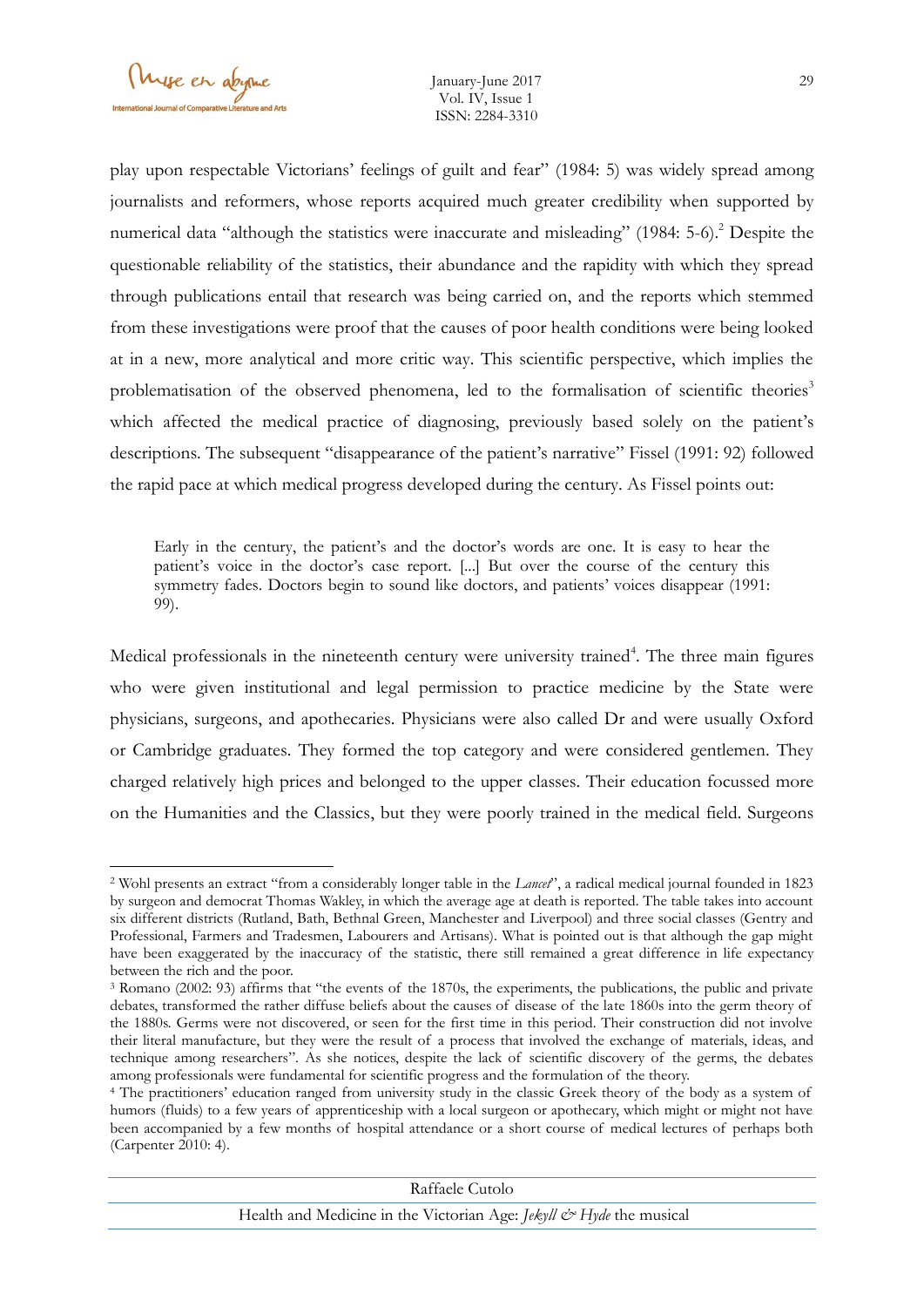# Myse en abyme

January-June 2017 Vol. IV, Issue 1 ISSN: 2284-3310

were mostly trained by apprenticeship and were only allowed to treat external illnesses, while internal diseases remained a prerogative of the physicians; their fees were modest, which made them adhere to the rising middle class, and they could also dispense medications. The lowest end of the spectrum is represented by apothecaries, "who were regarded as mere tradesmen because their main function was to sell medications, although they also gave advice, primarily to the lower classes" (Furst 2000: 109). These were sided by a number of other practitioners. In the first place, being the Church in the position to confer legitimacy to medical professions, the clergy was "often entrusted with the cure of bodies as well as souls" (Bynum 1994: 2). Moreover, "wise women, herbalists, good samaritans, midwives, itinerant drug peddlars, ladies of the manor, mountebanks, and quacks also dispensed advice and recommended medicines" (1994: 2). Carpenter adds to this list also people who practiced as "venereologists (specialists in venereal diseases), smallpox inoculators, itinerant oculists, traveling quacks or healers, and those who simply advertised themselves as surgeons or practitioners of «physic»"(Carpenter 2010: 4).

According to Acknerknecht, in this period there were three typologies of medicine: bedside medicine, which was popular in Western Europe from the Middle Ages to the 1700s, hospital medicine, more specifically localised in Paris between 1794 and 1848, and laboratory medicine, whose predominance increased afterwards and until modern times. The history of medicine's failure to analyse the formal changes in the medical professions which occurred at the beginning of the century is attributed to a "reluctance of medical historians to abandon the traditional tripartite classification as a framework for the study of the medical profession in this period" (Waddington 1977: 164) in favour of a modern, professional, bipartite division which considers hospital-based consultants and general practitioners, the former category enjoying considerable advantages over the latter (Waddington 1977: 170). Moreover, medical historians have focussed mainly on what is generally referred to as hospital medicine, leaving the other two terms of Ackerknecht's threefold distinction (Cunningham 2002) obscured. Nonetheless, the progress of nineteenth-century medicine was thoroughly affected by the experiments carried on in the laboratories, which developed from the "private chemical workrooms of the start of the century to the huge state-funded institutes of the end of the century" (2002: 4).

The role of the laboratory acquired increasing importance during the nineteenth century all over the world, leading to a real revolution in the way of making medicine, in its professionals, its institutions and the places where it was practiced.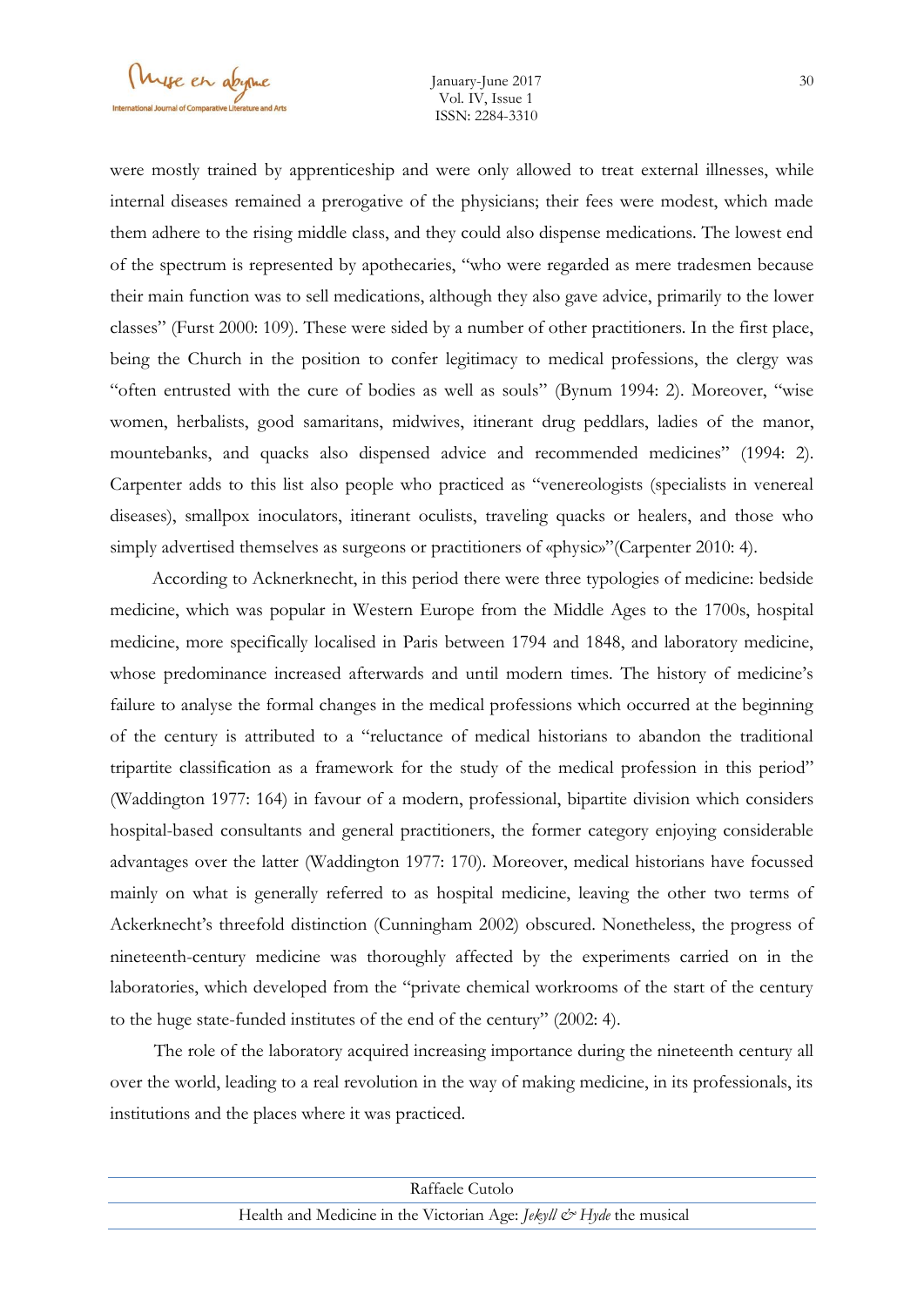## **2. Literary doctors: beyond health professions**

Posen's four-volume series *The Doctor in Literature* (2005, 2006, 2010, 2013) brings together "a total of some 1500 extracts from approximately 600 works of fiction where medical doctors appear as major or minor characters" (Posen 2010: 1) and underlines the recurrence of medical issues in literature. Medical themes as well as medical and paramedical figures, whether real or fictional, have been populating the performing arts in the broadest sense, appearing in all genres, such as prose, poetry, drama, films, musicals, video games, TV series, music, painting, photography and sculpture. Moreover, there is a real and increasing interest in the doctor as a person. The doctors' institutional role, played within the walls of the medical *τόπος*, is abandoned in their private lives, where they reacquire the humanity of the self. In the second volume of his series Posen writes that

fictional literature, from works by Nobel laureates to doctor-nurse romances, reflects this extraordinary interest in the doctor's private life. Multiple novels, short stories, plays and poems discuss doctor's families, their relationships with their colleagues, their attitudes towards religion and politics and their lack of attention to their own health (2006: 2).

The literary depiction of the medical theme is therefore fundamental, because it "reveals more fully than history the social realities in the dilemmas that physicians and patients alike" (Furst 2000: xi) have to face.

As it has been illustrated, the development of medicine in the nineteenth century is to be seen as a great march of scientific progress, which caused different responses. Such variety of reactions, which went "from enthusiastic embrace of the new to doubts, falterings, skepticism, and downright rejection" (2000: xi), are investigated and disclosed by the literature of the period, thus proving the centrality of these themes and highlighting the opposing reactions regulating the dialogue between science and literature.<sup>5</sup> Literature welcomes medicine in the Victorian period

<sup>5</sup> The variety of literary representations depends on the persistency of the medical theme in literature and, because of the incredible amount of works, it is necessary to set criteria according to which a selection is made. Posen, for example, states such criteria at the beginning of each volume, making the reader aware that despite their literary merit, some works may have been left out. "Works not available in English are, with few exceptions, not included. Medical clowns such as those portrayed in Elizabethan plays are not discussed. Medical murderers, deliberate inducers of diseases, salespersons of organs for transplantation and other sinister characters such as appear in clinical conspiracy novels, are also omitted from this series, even when the perpetrators have a licence to practice. [...] Autobiographical material has generally been avoided though some exceptions were made for pertinent material" (Posen 2010: 3).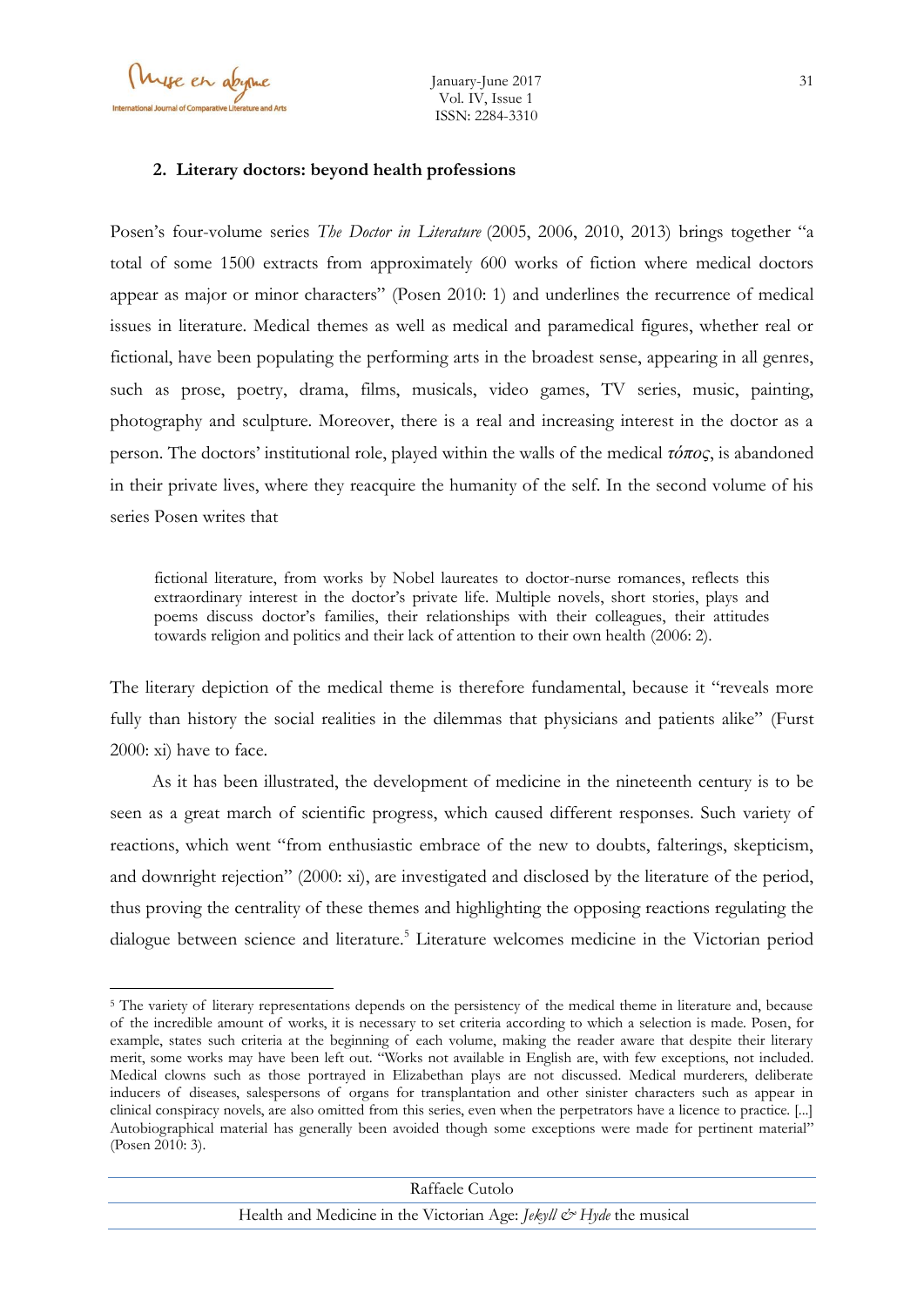more than ever before with a varying relevance gradient within its vast production. The medical theme may or may not be at the centre of the narrative, but it provides the reader with information about the medical history of that age.

George Eliot's *Middlemarch*, for example, portrays the clash between two juxtaposed reactions to medical progress: the conservative one and the innovative one: the former personified by the inhabitants of Middlemarch and the latter by the character of Dr. Tertius Lydgate. The perception of Lydgate's innovativeness in Middlemarch is skeptical; however, despite the general disapproval raised among his peers, mostly jealous of his success, Eliot's portrait of this character as a loyal professional<sup>6</sup> earns him some followers as well.

Another type of Victorian doctor is presented by Trollope in his *Doctor Thorne* (1858). Trollope's sensitiveness to the social issues of the time leads him to analysing Thorne's profession in relation to his status in the hierarchical social system more than his actual medical practice. Thorne's distant connection to an aristocratic family indeed gives him some social prestige, yet the connection is too distant "to enable him to command respect automatically by virtue of his "station" in the class hierarchy" (Furst 2000: 40). Despite this, Dr. Thorne is considered a very good physician, as he "fulfilled the traditional function of being a "confidential friend".<sup>7</sup> Trollope's attention to social issues enhances his work with a realistic portrayal of a society whose judgement was solely based on social status and where doctors "were assessed by their manners, bearing, and appearance rather than their actual professional expertise" (2000: 40).

#### **3. Dr Henry Jekyll**

 $\overline{\phantom{a}}$ 

*The Strange Case of Dr Jekyll and Mr Hyde* is another Victorian novel which portrays the public and private life of a doctor. Despite the non-centrality of the medical theme to the development of the plot, the references to the medical world are several. Henry Jekyll's medical qualifications, in fact, "serve as plot devices but do not lead to any recognizable clinical activities" (Posen 2010: 3), however, the novel "has medico-historical implications too [...]; it represents an oblique commentary on the public apprehension of the research laboratory in the later nineteenth

<sup>6</sup> As Furst notices "Lydgate's excellent knowledge of medicine at first brings him repeated success, above all in making the right diagnosis", and in his dealing with Fred Vincy's case of typhoid fever he shows his loyalty to Vincy's former surgeon, Wrench, by meeting with him "to discuss the case so as not to be seen as stealing patients from others" (Furst 2000: 110).

<sup>7</sup> Furst uses Worthington Hooker's phrase, coined in his 1849 treatise *Physician and Patients* in which he described the ideal relationship between a doctor and his patients (Furst 2000: 41).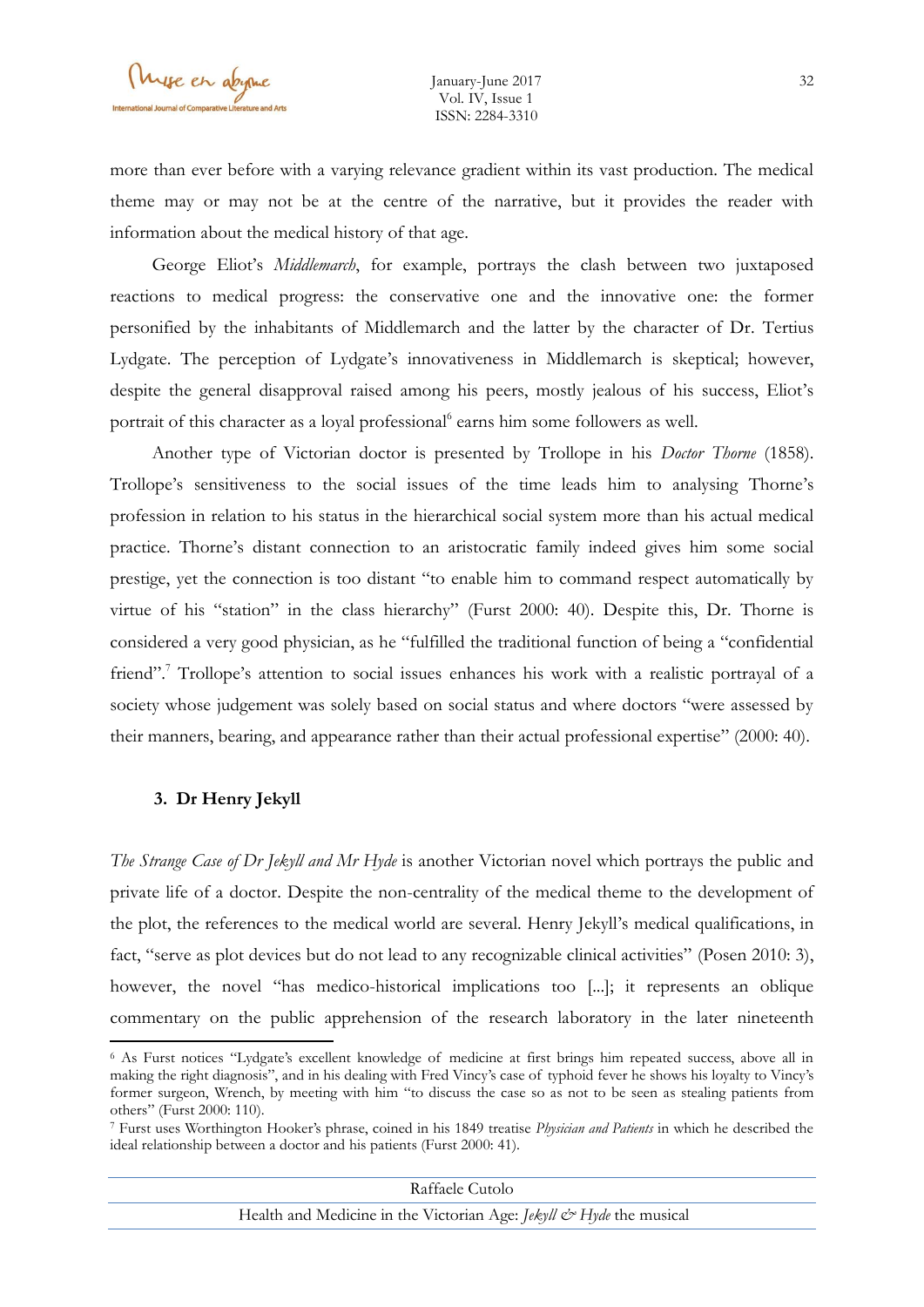January-June 2017 Vol. IV, Issue 1 ISSN: 2284-3310

century" (Furst 2000: 138). Stevenson's attachment to medicine is to be considered a necessity more than a mere interest, in fact the relationship between the author and the medical theme is intrinsic in his own life, marked by a failing health, and ended by a cerebral hemorrhage.<sup>8</sup>

Henry Jekyll is an eminent physician whose titles are explicitly listed: M.D., Doctor of Medicine, D.C.L., Doctor of Civil Law, LL.D., Doctor of Law, F.R.S., Fellow of the Royal Society (Stevenson 2001: 21).<sup>9</sup> This character is purposely depicted as a figure between a professional medical practitioner and a mad scientist (Fiorato 2013: 99-121). Such position is made more borderline by the perpetration of his purposes in a laboratory, which, on the one hand, is the place where the doctor's scientific research is carried on, but on the other remains forbidden to any individual besides the doctor and his alter ego. In virtue of that very inaccessibility all the activity that goes on behind its doors is unknown, and therefore looked at with suspicion. It raises interest in the others, who are at the same time scared, repelled and attracted by its secrecy. When Mr Utterson was received in the doctor's laboratory "he eyed the dingy, windowless structure with curiosity, and gazed round with distasteful sense of strangeness" (*JH*, 76). From the outside, Jekyll's experiments are "macabre, grotesque, and morally repugnant" (Millhauser 1973: 296).

The permeation of the scientific and medical themes throughout the novel is emphasised by the discursive style Stevenson utilises for his medical characters: Dr Jekyll and Dr Lanyon. Jekyll presents his research scientifically in the statement of his own case, starting from his observations:

I was no more myself when I laid aside restraint and plunged in shame, than when I laboured, in the eye of day, at the furtherance of knowledge or the relief of sorrow and suffering. And it chanced that the direction of my scientific studies, which led wholly toward the mystic and the transcendental, re-acted and shed a strong light on this consciousness of the perennial war among my members. With every day, and from both sides of my intelligence, the moral and the intellectual (*JH*, 76).

<sup>8</sup> Stevenson's health, described in biographies as "poor", "ill", "miserable", "failing" or "bad", was the cause of his restless existence forced to a "frequent journeying between the Adirondacks, California and the South Seas in search of a climate that suited his failing health" (Jones 2003: 56).

<sup>9</sup> All quotations from Stevenson's book will from this point on be noted in parenthesis with the page number preceded by the abbreviation *JH*.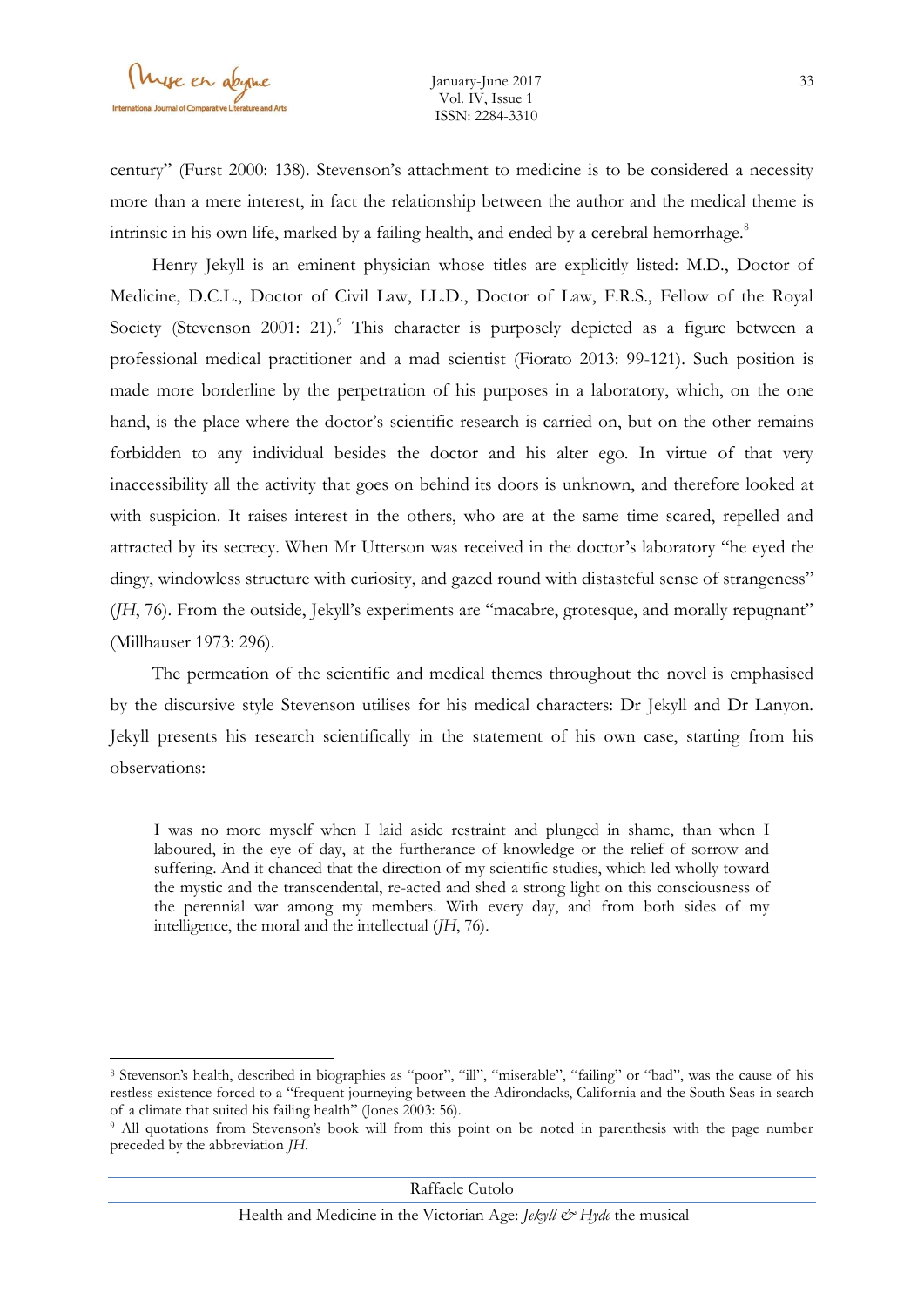Muse en abyme

I had long since prepared my tincture; I purchased at once, from a firm of wholesale chemists, a large quantity of a particular salt which I knew, from my experiments, to be the last ingredient required; and late one accursed night, I compounded the elements, watched them boil and smoke together in the glass, and when the ebullition had subsided, with a strong glow of courage, drank off the potion (*JH*, 77).

This is followed by the observation of the effects from the assumption of the drug, both physical and mental:

The most racking pangs succeeded: a grinding in the bones, deadly nausea, and a horror of the spirit that cannot be exceeded at the hour of birth or death. Then these agonies began swiftly to subside, and I came to myself as if out of a great sickness. There was something strange in my sensations, something indescribably new and, from its very novelty, incredibly sweet. I felt younger, lighter, happier in body; within I was conscious of a heady recklessness, a current of disordered sensual images running like a mill-race in my fancy, a solution of the bonds of obligation, an unknown but not an innocent freedom of the soul. I knew myself, at the first breath of this new life, to be more wicked, tenfold more wicked, sold a slave to my original evil; and the thought, in that moment, braced and delighted me like wine. I stretched out my hands, exulting in the freshness of these sensations; and in the act, I was suddenly aware that I had lost in stature (*JH*, 78).

Everything is kept track of in a very rational and scientific way, according to a methodological procedure that had long proved infallible. Jekyll is aware that his results are not conclusive and admits that this is only the point he has reached in his life: "The state of my own knowledge does not pass beyond that point. Others will follow, others will outstrip me on the same lines. […] my narrative will make, alas! too evident, [that] my discoveries were incomplete" (*JH*, 76,79). Jekyll's experiments aim at separating the two natures that he feels are struggling to coexist within his self, as he realises that "man is not truly one but truly two" (*JH*, 76). Instead of compounding a drug that is capable of controlling and shaking "the very fortress of identity" (*JH*, 54) and separate his two natures, he comes to embody "a kind of inverted Prometheanism", as he creates "not life from death, but a new evil life from an old good one; [...] so Hyde is Jekyll yet is himself" (Millhauser 1973: 296).

Despite being the same self, Henry Jekyll and Edward Hyde do not share the same physical appearance, as Dr Jekyll notices: "I now had two characters as well as two appearances" (*JH*, 80).

| Raffaele Cutolo                                                                |  |
|--------------------------------------------------------------------------------|--|
| Health and Medicine in the Victorian Age: <i>Jekyll &amp; Hyde</i> the musical |  |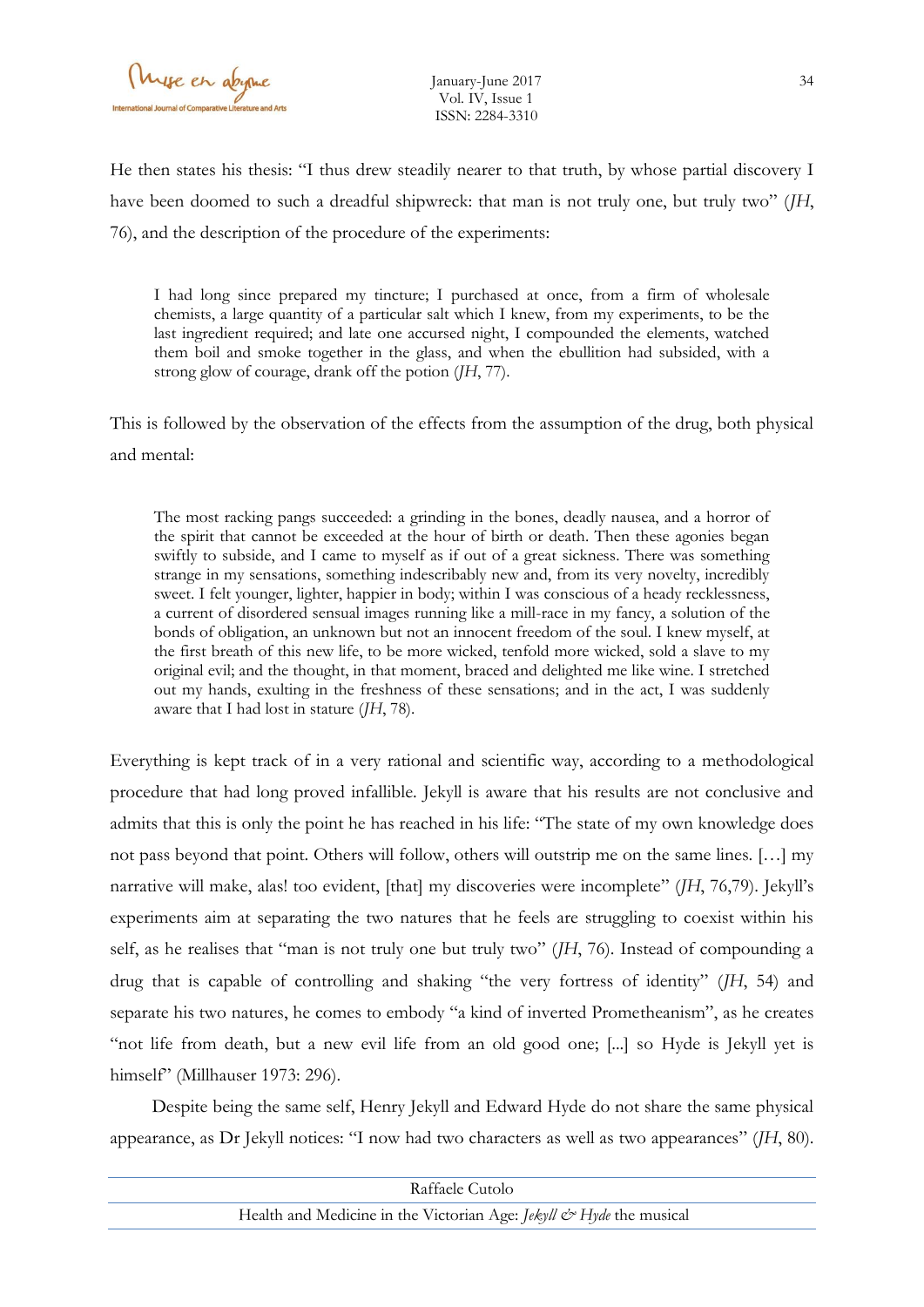He feels "younger, lighter, happier in body" (*JH*, 80) and has lost in stature: he is smaller and slighter. He "became, in [his] own person, a creature eaten up and emptied by fever" his body seems "not strong enough to contain the raging energies of life. The powers of Hyde seem[ed] to have grown with the sickliness of Jekyll" (*JH*, 92). Because of the tautological relationship established between the two terms of the identity, Jekyll is aware that by killing himself he will also kill Hyde, but is reluctant to do so because he is fascinated with Hyde's love for life. Still, in the end he must surrender to his alter ego and allows him to take complete possession of his corporal identity:

Will Hyde die upon the scaffold? or will he find courage to release himself at the last moment? God knows; I am careless; this is my true hour of death, and what is to follow concerns another than myself. Here then, as I lay down the pen and proceed to seal up my confession, I bring the life of that unhappy Henry Jekyll to an end (*JH*, 94).

Quite an opposite view of medicine is personified in the novel by the character of Dr Lanyon, who despite being Jekyll's same age "stands forth as the patriarch when he speaks for medical orthodoxy in denouncing Jekyll's deviation into pharmacological experimentation" (Veeder 2005: 127). The doctors' opinions about each other explain the resentment they feel towards each other's activity. In Lanyon's words Jekyll is "too fanciful" (*JH*, 23) and "began to go wrong, wrong in mind" (*JH*, 23), and Jekyll describes Lanyon as "a hide-bound pedant [...], an ignorant blatant pedant" (*JH*, 31). Nevertheless, Jekyll's resumption of his former existence, which starts after Carew's murder, involves a return to Lanyon and therefore to clinical medicine, which can be seen as a readjustment of Jekyll's double alienation: on the one hand his "personal estrangement" (Veeder 2005: 128) from Lanyon, and on the other his "professional disengagement from orthodox medicine" (2005: 128). Jekyll considers orthodox medical practice as a way to sanity, however, he is the cause for its end, because he, as Hyde, kills Lanyon. Hyde's words to Lanyon betray Jekyll's secret identity, for he tells him

you remember your vows: what follows is under the seal of *our* profession. And now, you who have so long been bound to the most narrow and material views, you who have denied the virtue of transcendental medicine, you who have derided your superiors – behold! (*JH*, 73, emphasis added).

The possessive adjective "our" is Jekyll's voice through Hyde's body, because there is no such professional sharing between Hyde and Lanyon, for Hyde is not a doctor and therefore "there is

Raffaele Cutolo Health and Medicine in the Victorian Age: *Jekyll & Hyde* the musical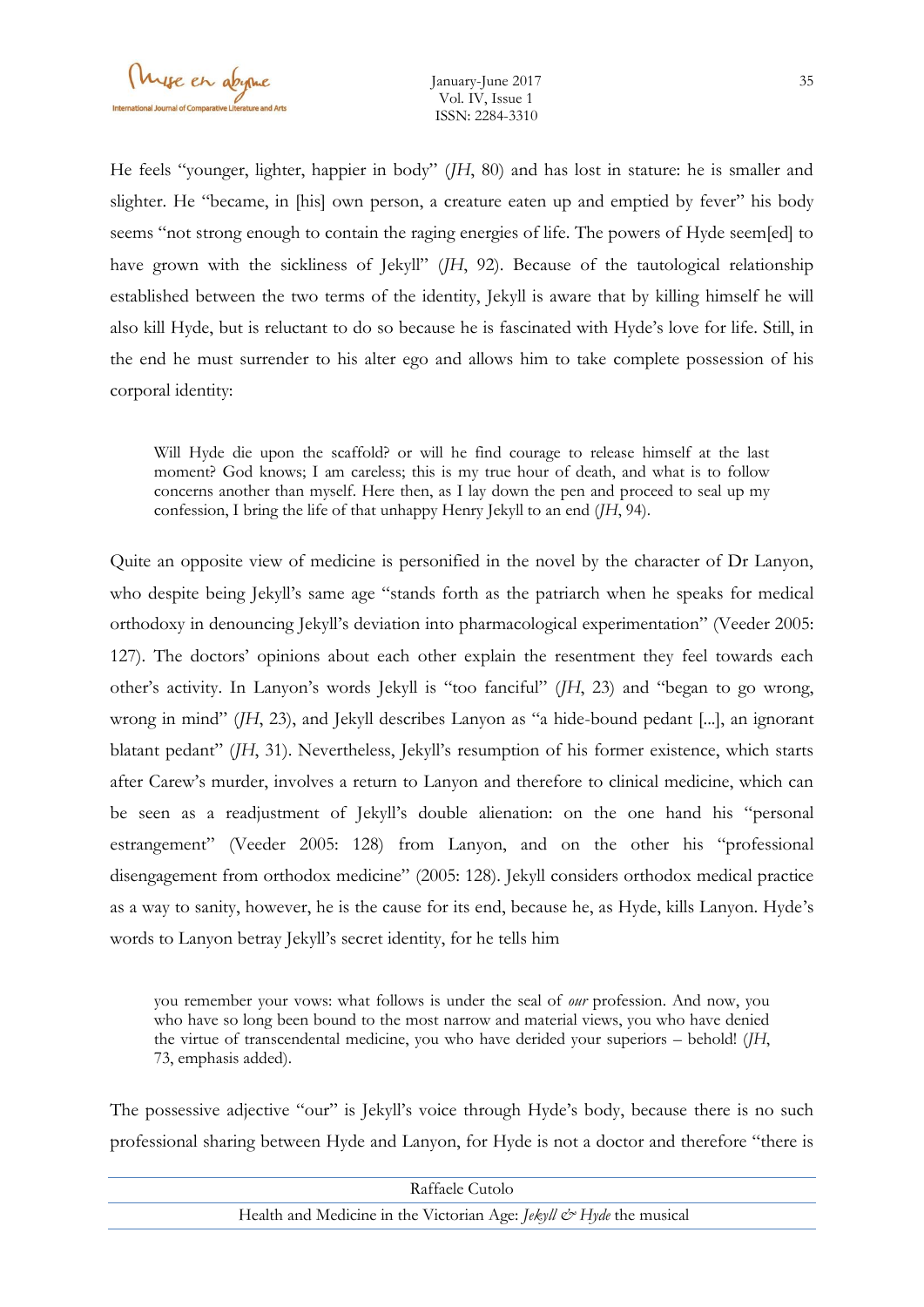no reason for Hyde to care about either Lanyon's «material views» or Jekyll's «transcendental medicine»" (Veeder 2005: 128). However, behind Hyde's rebellion against repressive authority, there lies Jekyll's personal rebellion against an institution he no longer belonged to.

## **4. The representation of medicine in the musical Jekyll & Hyde**

Wildhorn and Bricusse's revisiting of Stevenson's story highlights some aspects that remain more marginal in the novel. The musical is much more concerned with Jekyll's own feelings towards his research and the controversial dichotomy which stems from the effects that the love for his job has on his love for Emma Carew,<sup>10</sup> a character who does not appear in the book. *Jekyll & Hyde* presents four scenes where Jekyll is seen as a doctor, either practising his profession, fighting for his cause or conducting experiments in the laboratory. These are the prologue, the meeting with the Board of Governors at St. Jude's hospital, the experiment before the transformation in the laboratory and the meeting with Miss Lucy Harris in his own house.

The show opens with a prologue recited by Mr Utterson and Sir Danvers Carew in front of a see-through curtain behind which the scene is set in a hospital: Dr Henry Jekyll is attending a patient lying on a bed, whom the audience will later discover to be Jekyll's father, while a nurse, standing at the side of the bed, is holding a basin with water. During Carew's monologue, which introduces the character of Dr Jekyll as a "brilliant young scientist", the see-through curtain goes up and Carew, Utterson and the audience join Jekyll in the hospital. The dialogue between Jekyll and Carew introduces Jekyll's theories and their reception among his peers:

| JEKYLL: | I know there's a means to reintegrate mind and emotion.   |
|---------|-----------------------------------------------------------|
|         | There must be.                                            |
| CAREW:  | Your colleagues tell me your theories are infinitely more |
|         | dangerous than he [his father] is. They say you're        |
|         | trespassing on hallowed ground when you experiment with   |
|         | the human mind.                                           |
|         |                                                           |

<sup>10</sup> Wildhorn and Bricusse's adaptation introduces two female characters: Emma Carew, Jekyll's fiancée, and Lucy Harris, a prostitute. This does not represent an innovation, in fact already in 1887 Sullivan's dramatisation, as well as Irving's (1910) "elaborated the original tale heavily in accordance with the taste of the times, and both introduced a feminine character" (Gänzl 2001: 1017-18). Stage adaptations between 1887 and 2010 are over a hundred, divided in 80 stage plays, 12 musicals, 8 ballets, 7 radio dramatisations and 2 operas. See [http://www.robert-louis](http://www.robert-louis-stevenson.org/richard-dury-archive/derivative-works-stage-jekyll-and-hyde.html)[stevenson.org/richard-dury-archive/derivative-works-stage-jekyll-and-hyde.html](http://www.robert-louis-stevenson.org/richard-dury-archive/derivative-works-stage-jekyll-and-hyde.html) (last accessed on 30/04/15).

Health and Medicine in the Victorian Age: *Jekyll & Hyde* the musical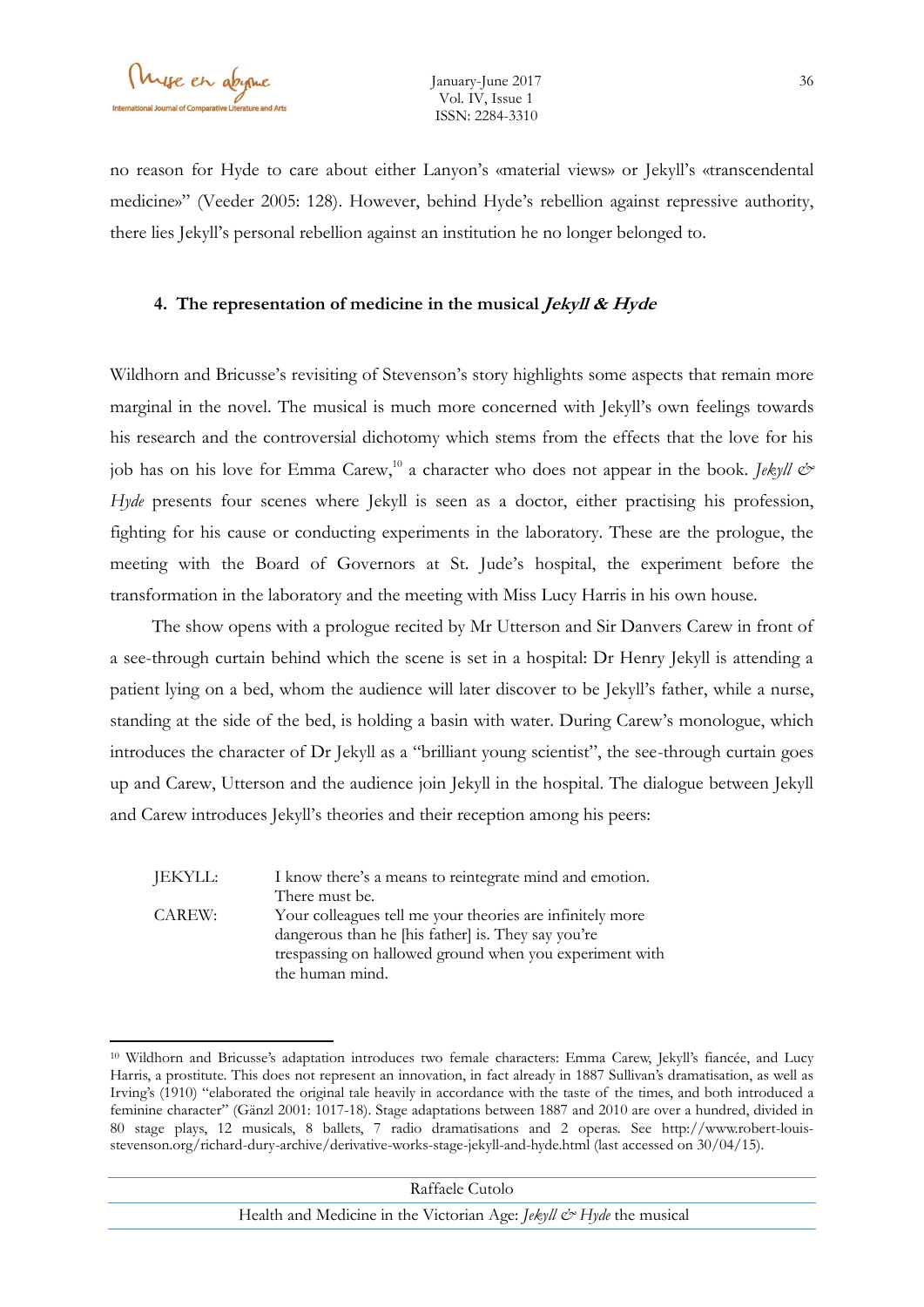January-June 2017 Vol. IV, Issue 1 ISSN: 2284-3310

JEKYLL: My colleagues are cowards, afraid of what they don't understand. […] I'm at the point of perfecting a formula, a combination of rare drugs.

Carew's voice is the voice of medical orthodoxy, with which Jekyll strongly disagrees. He believes that his pharmaceutical research will allow him to find the cure to save his father. Carew appreciates Jekyll's strong belief in science, but poses a moral concern:

CAREW: I admire your tenacity, Henry, but I question your philosophy. Do you seriously believe your drugs will change what God has set in motion?

The first song Jekyll sings is "Lost in the Darkness", a short ballad, which is Jekyll's I-want song.<sup>11</sup> The song focusses on Jekyll himself, exerting a strong emotive function; Henry Jekyll sings about his own *I*, and in fact, the syllable with which each of the two stanzas end is  $/ai$ : night-light, by-die, with assonances throughout the whole song in the words "I" and "find" in the sentence "I will find the answer" which summarises the I-want concept of the song, and on which an E, the highest note of the ballad, is hit.

In the changed plot of the musical, Jekyll wants to be given the chance to experiment his formula onto a human being suffering from illness. He makes this request to the Board of Governors of St. Jude's Hospital, presided by Sir Danvers Carew who, being Jekyll's future father in law, agrees on giving him the chance to submit his request in front of the Board. The characters of the Board are representative of aristocracy and institutional structures such as the Army, the Church, and the Law, they are introduced by Mr Simon Stride, "the Honorary Secretary respectfully recording the order of business" and Emma Carew's ex-boyfriend, therefore rival to Jekyll for more strictly personal reasons.

STRIDE: The Board of Governors of St. Jude's Hospital is now met. Sir Danvers Carew presiding. Also in attendance His Grace, the Bishop of Basingstoke, the right Honourable Sir Archibald Proops, Lord Savage, Lady Beaconsfield and General Lord Glossop.

Raffaele Cutolo

<sup>11</sup> The Broadway version differs from the London version in which Jekyll sang *I Need to Know*, a longer, more proper I-want song, where he explained the purpose of his research more thoroughly. For a full text of the song see Wildhorn, Bricusse 1998.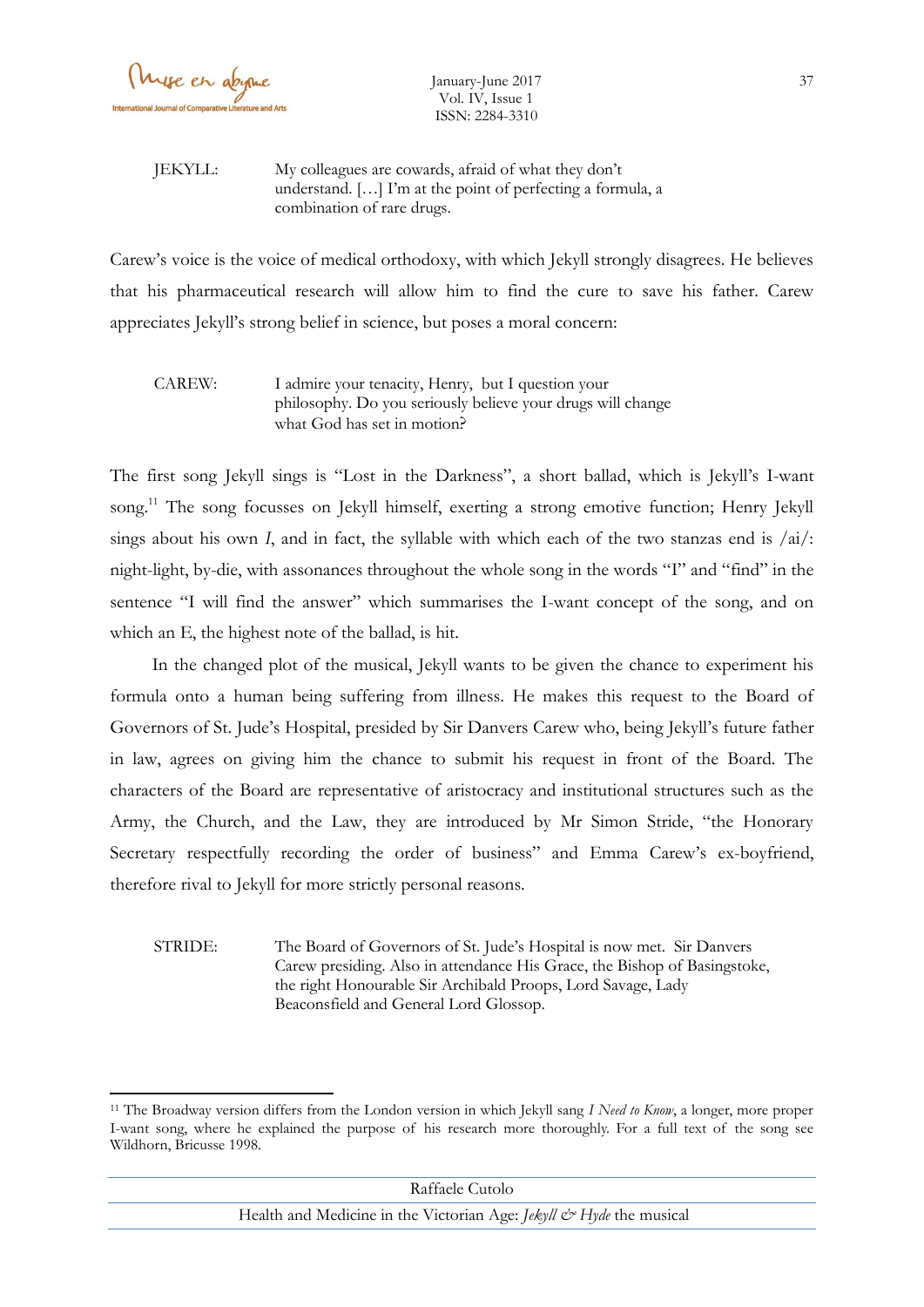The audience learns from Mr Carew that Jekyll's request had been "previously submitted in writing". The board is therefore aware of what the doctor is about to ask, and this raises general discontent among the Governors who soon start their loud opposition. They are interrupted by Carew, who allows Jekyll to speak for his own case. Jekyll is standing behind a podium with his notes in his hand, stage left and the Board are opposite him on the right. Stride too is on the right, sitting and typing the minutes of the meeting. Carew is the only character moving from one side to the other, representing with his wandering around the stage his uncertain and contrasting feelings towards Jekyll's request. He would like to support the doctor, yet he is limited by his institutional role. Jekyll explains his theory, supported by experiments held in his laboratory:

JEKYLL: Distinguished Governors, in each of us reside two separate natures, two distinct personalities. One dark, one light, one good, one evil. Now, it is the curse of mankind that these two extremes should be constantly at war. It is clear to me now that we have the power to divide this primitive duality of man into its separate components. To isolate what is functional from what is dysfunctional and to control these elements forever. My experiments with various animals have convinced me that this separation, the behavioural control of which I speak is more than theoretical. It is achievable! I must now be permitted to test my formula and my theory on a human subject.

The underscoring, the music which accompanies Jekyll's monologue, is a variation on the theme of *Lost in the Darkness*, because Jekyll's monologue is in fact the continuation of his I-want song. The music changes mood when Jekyll is interrupted by the lines of the outraged Governors

| BISHOP:   | What? A human soul?                                   |
|-----------|-------------------------------------------------------|
| PROOPS:   | What?                                                 |
| L. BEAC.: | What? To be prodded and tested like a laboratory rat? |

Jekyll's request of "a man whom society has already abandoned as hopeless" declares how during the Victorian Age many ill people were left alone and treated as lesser creatures. Jekyll explains this with the opening line of the song *Board of Governors* which continues the scene.

JEKYLL: There are too many souls in a thousand asylums Left there to rot for the lack of a plan In the name of compassion and medical science I can save many lives if you give me one man.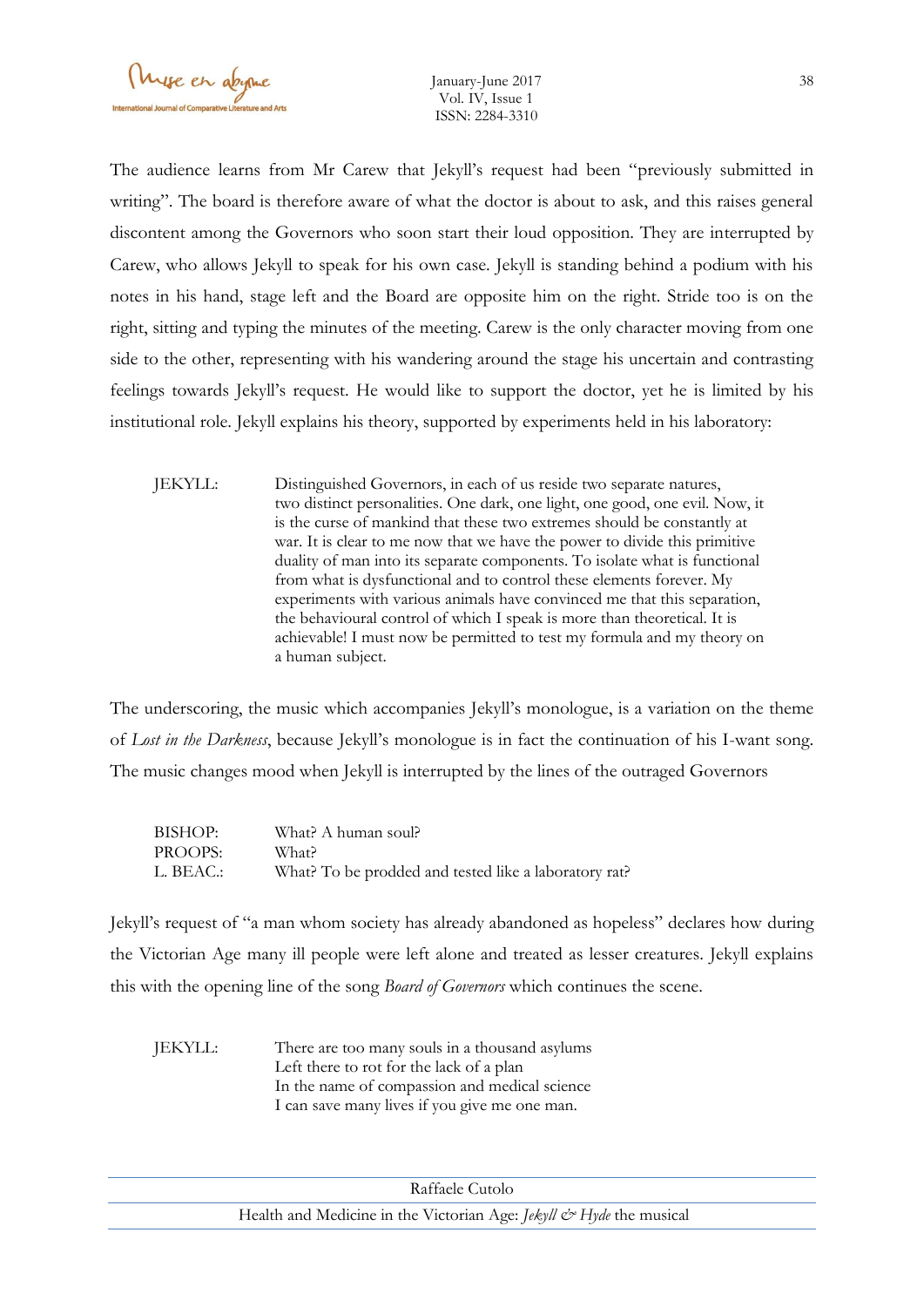Myse en abyme

The undignified Governors' responses to the doctor represent respectability, the Church, the Law, and Ethics:

| BISHOP:   | I'll tell you now, the Church will never sanction it. |
|-----------|-------------------------------------------------------|
| ALL GOV.: | Sacrilege, lunacy,                                    |
|           | blasphemy, heresy.                                    |
| PROOPS:   | Beware sir you're treading on dangerous ground        |
|           | In legal terms I'd say extremely unsound              |
| BISHOP:   | Your lack of humility strikes me as odd               |
|           | What makes you think you have the right to play God?  |
| STRIDE:   | The Bishop speaks for all of us                       |
|           | when he says you're playing God                       |
|           | There's such a thing as ethics                        |
|           | over which you ride roughshod.                        |
|           | You're a doctor, not our saviour,                     |
|           | Doctor Jekyll for a start,                            |
|           | But I judge from your behaviour,                      |
|           | you can't tell the two apart.                         |
| JEKYLL:   | Dear Mr Stride I'm simply a scientist,                |
|           | I have a code to which I remain true                  |
|           | I don't presume to the stature of moralist            |
|           | I leave pretensions like that, sir, to you.           |
|           |                                                       |

This dialogue is representative of the conflicts raised when new medical theories clashed with the pre-existing and established authoritarian system, the old against the new. The tempo of the music changes from 6/8 to 12/8 when Jekyll replies to Stride, indicating that the discussion becomes increasingly anxious. A sudden and more drastic tempo change occurs when Jekyll begs the Board to allow him to have a man. The tempo goes from the hectic  $12/8$  to a square  $4/4$ , indicating a radical change. Jekyll leaves the quarrel to return to his original purpose, and speaks to Carew intimately: "I know my fate is yours to choose / but if they win the world will lose / when I am on the threshold of success". He then turns to the Governors again, "I beg you Governors, you must say «Yes»". The tempo changes back to 6/8 and then to 12/8 when Lady Beaconsfield joins in with the line "Doctor Jekyll enough of your ranting, sir. / This is a hospital here to save lives", which takes the dialogue back to its previous quarrelling mood. The plurality of voices, tones and moods is also represented by the two key changes in the song, from D minor, to A minor, back to D minor again. The underscoring is never an ornament, but a fundamental and functional story-telling element which enables the audience to understand better the characters' feelings, because the "omniscient orchestra knows what is in the minds of the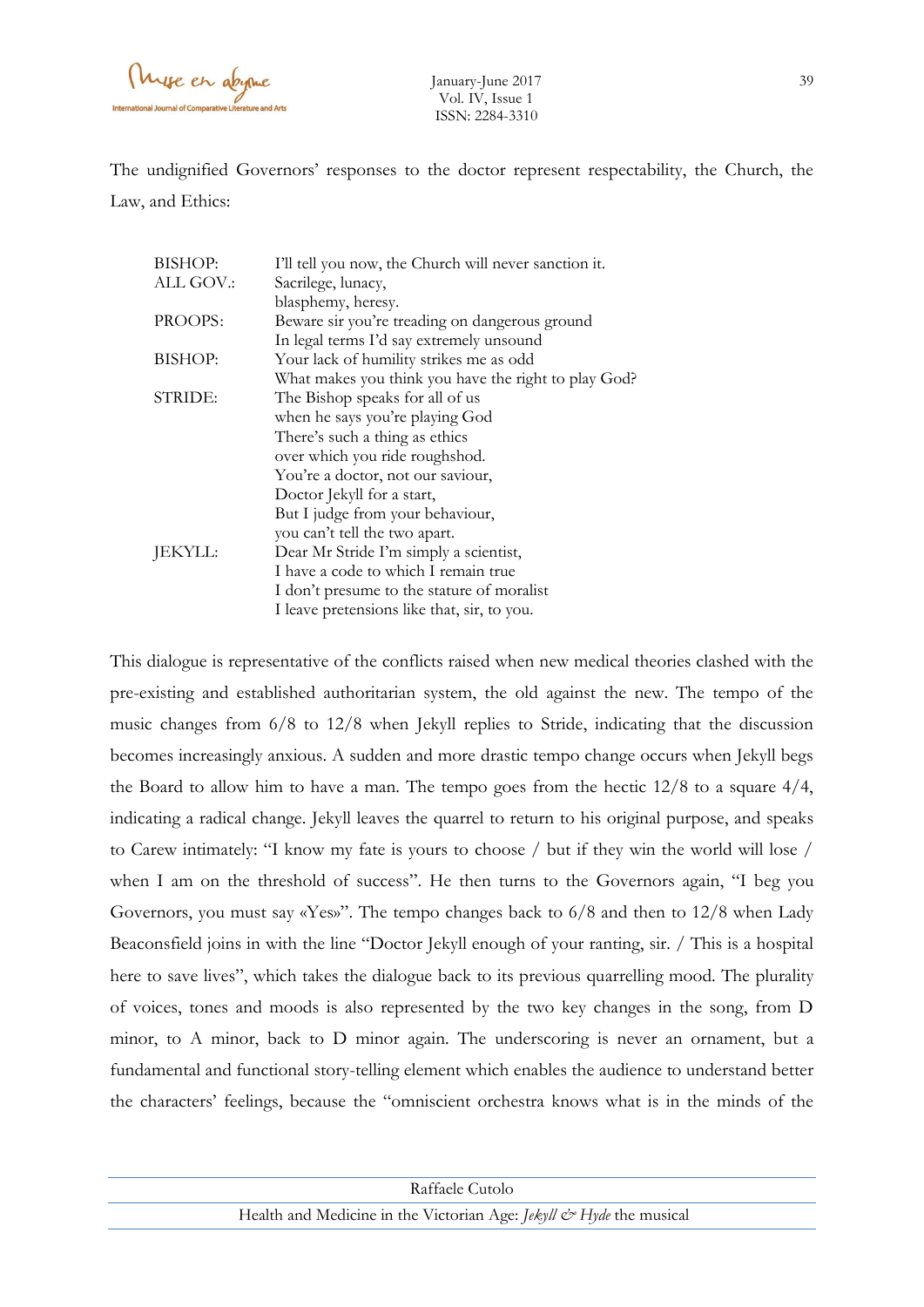Muse en abyme

characters even before the characters do" (McMillin 2006: 130). The scene ends with the Governors' verdict which leaves Jekyll's proposal rejected:

| CAREW:    | Distinguished Governors, your verdict please |
|-----------|----------------------------------------------|
|           | All those in favour say "aye"                |
|           | All those opposed "nay"                      |
| ALL GOV.: | Nay, Nay, Nay, Nay                           |
|           | Positively, absolutely                       |
|           | Nay!                                         |

The tempo change between Carew's line, sung in 4/4 to the Governors' final "Nay" in 3/4 stresses again their different attitudes towards Dr Jekyll.

Jekyll's professional activity is represented in the show in the long and emblematic scene which precedes his first transformation into Hyde. While the scene at St. Jude's hospital depicts society's reaction to medical innovations, this scene explains Jekyll's experiment and its procedure in detail. The scene opens in Jekyll's living-room where he is left alone after Poole, the butler, has been dismissed. Jekyll's thoughts lead him to the decision that he must be the human on whom to conduct the experiment.

After Jekyll's reflection "Outside Jekyll's Lab", a chord introduces Jekyll's I-am song "This is the Moment", in which he states his decision to "leave all [his] doubts and demons on their way" and to continue with his plan. The song is a typical melodic ballad composed of two stanzas, a refrain, a bridge and the repetition of the refrain. The semitone rise in the key change from E major to F major indicates an ascension, as if Jekyll was being "carried away by passion",<sup>12</sup> and in fact it is exactly on the key change that the actor takes off his jacket, as if it were society's constraints from which he must set himself free. The number culminates in the final four-bar-long F on the word "all", which is one of *Jekyll & Hyde*'s most famous show stoppers.

At this point, the semiotic capabilities of both the artistic and technical elements of the show combine in order to convey to the audience the most complete meaning of what is being represented on stage. During "This is the Moment"*,* Broadway's sets move to transform the living-room into the laboratory. First the chairs, the chaise longue and the desk in Jekyll's living-

Raffaele Cutolo

Health and Medicine in the Victorian Age: *Jekyll & Hyde* the musical

<sup>12</sup> This expression is used by McMillin to describe Tony and Maria performing the song *Tonight*, from the musical *West Side Story*. Despite the lack of the love theme, it is possible to state that a rise in key generally indicates a rise in the singer's personal involvement with the song (McMillin 2006: 56-57).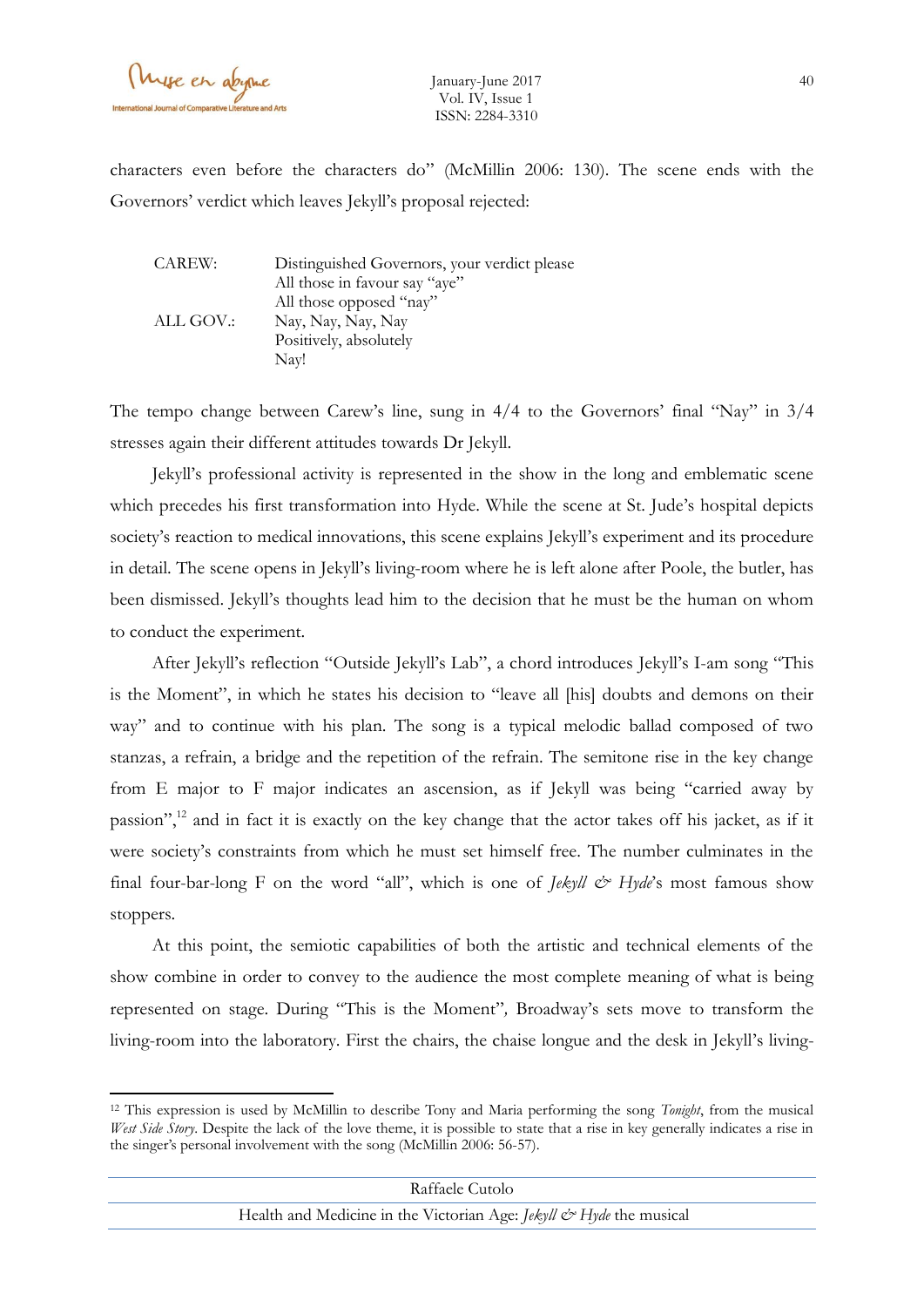room move to the sides, then the backdrop depicting the wall with the fireplace and a picture hanging above it rises, giving the audience the impression that the stage is taking Jekyll to a lower lever, which is where the laboratory is. A table with candles and flasks, beakers and bottles moves upstage while a backdrop with shelves, cabinets and jugs is lowered. The light design is conceived so as to leave the actor and the table visible although creating a semidarkness all around, which gives the idea of a room where the lights are usually dimmed and the atmosphere is dark, in order for the audience to feel a "distasteful sense of strangeness"<sup>13</sup> (*JH*, 39) and unease.

Jekyll starts the experiments singing "I must be wise / I must try to analyse each change in me / everything I see. / How will it be? / Will I see the world through different eyes?". The rhyming syllable /aiz/ of the words wise-analyse-eyes, contains the word *Is*, as if the lyrics of the song were anticipating what is about to happen, that is to say the liberation of the second *I* from Jekyll's inner self. Then, after rolling up his sleeve, he pours water onto it, dries it off with a towel and prepares to inject the drug directly into his veins, incongruently with Stevenson's book, where the potion is drunk. He ties a ribbon around his arm as a tourniquet and then injects the potion. He takes his journal and writes down everything he notices, starting from sense-related observations:

JEKYLL: Salty, bitter taste, stings the gums. Warm in the gullet. A prickling heat spreading strongly through my veins. A light headedness, a light feeling of euphoria. (Laughter). No noticeable behavioural difference.

This final line raises general laughter in the audience. Jekyll continues his reflection singing

JEKYLL: Now the die is cast, nothing left to lose Time alone will prove my theories through, I'll show the world.

The singing is abruptly interrupted by Jekyll's recited line "Oh, dear God! Oh, God!" accompanied by a sudden change in the music. From the five 4/4 bars we abruptly go into a 5/4 bar which introduces the 12/8 bars of the second part of the song. These frequent changes in tempo emphasise the sense of instability of the transformation, which in fact goes back to a stable 4/4 in the song "Alive", when the transformation is complete.

 $\overline{\phantom{a}}$ <sup>13</sup> Jekyll's laboratory in Stevenson's novel is a "windowless" room, therefore dark.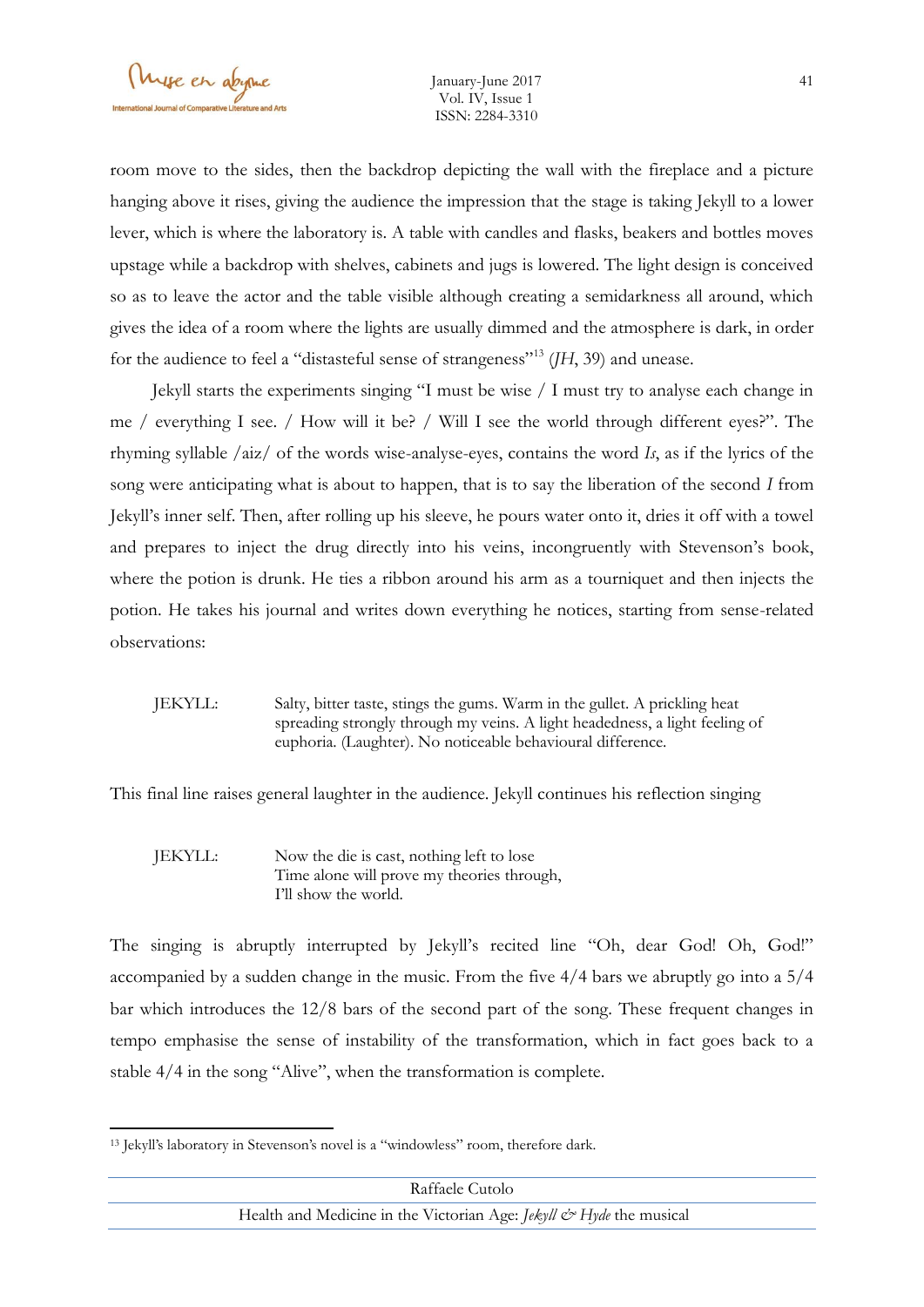January-June 2017 Vol. IV, Issue 1 ISSN: 2284-3310

The only other significant scene where medical practice is represented is when Miss Lucy Harris goes to Dr Jekyll's house after being harmed by a man. Jekyll receives her in his living room, draws a wheeled table with a basin and a jug of water closer to him and washes his hands before touching the girl's injured shoulder. He cures her by tapping her wound with cotton, probably soaked in some disinfecting liquid. Lucy confesses that she was harmed by a man named Edward Hyde. The liquid is stingy on Lucy's shoulder and she lets out a gasp of pain, to which Jekyll replies with "I'm sorry. I am so sorry." While the first apology is for the pain caused by his medication, the second, recited more intimately and in a lower tone is on behalf of his alter ego. While Jekyll medicates her, Lucy sings *Sympathy, Tenderness*:

LUCY: Sympathy, tenderness, warm as the summer, offer me their embrace. Friendliness, gentleness, strangers to my life, they are there in his face. Goodness and sweetness and kindness abound in this place. I am in love with the things that I see in his face. It's a memory I know time will never erase.

This 3/4 ballad in B minor externalises Lucy's feelings for Henry Jekyll. The girl's upset state of mind is given by two concurrent factors: the minor mood of the melody, which moves insidiously between the semitones, and the *ostinato*<sup>14</sup> rhythmic of the accompaniment, which gives the listener a sense of anxiety, almost as if Lucy's nervous heart-beat was marking the tempo of her sung thoughts.

Raffaele Cutolo

Health and Medicine in the Victorian Age: *Jekyll & Hyde* the musical

<sup>14</sup> *Ostinato* is an Italian term used in music to define "a persistent musical phrase or rhythm" (Kennedy 2004: 537). In this case, the rhythmic pattern composed by 6 quavers is repeated persistently for thirty-seven bars out of fortythree. Exceptions are bars 21, 27, 31, 38, 39 and bar 43, which is the last one and therefore presents the conclusive chord. See Exc. 1 and Exc. 2.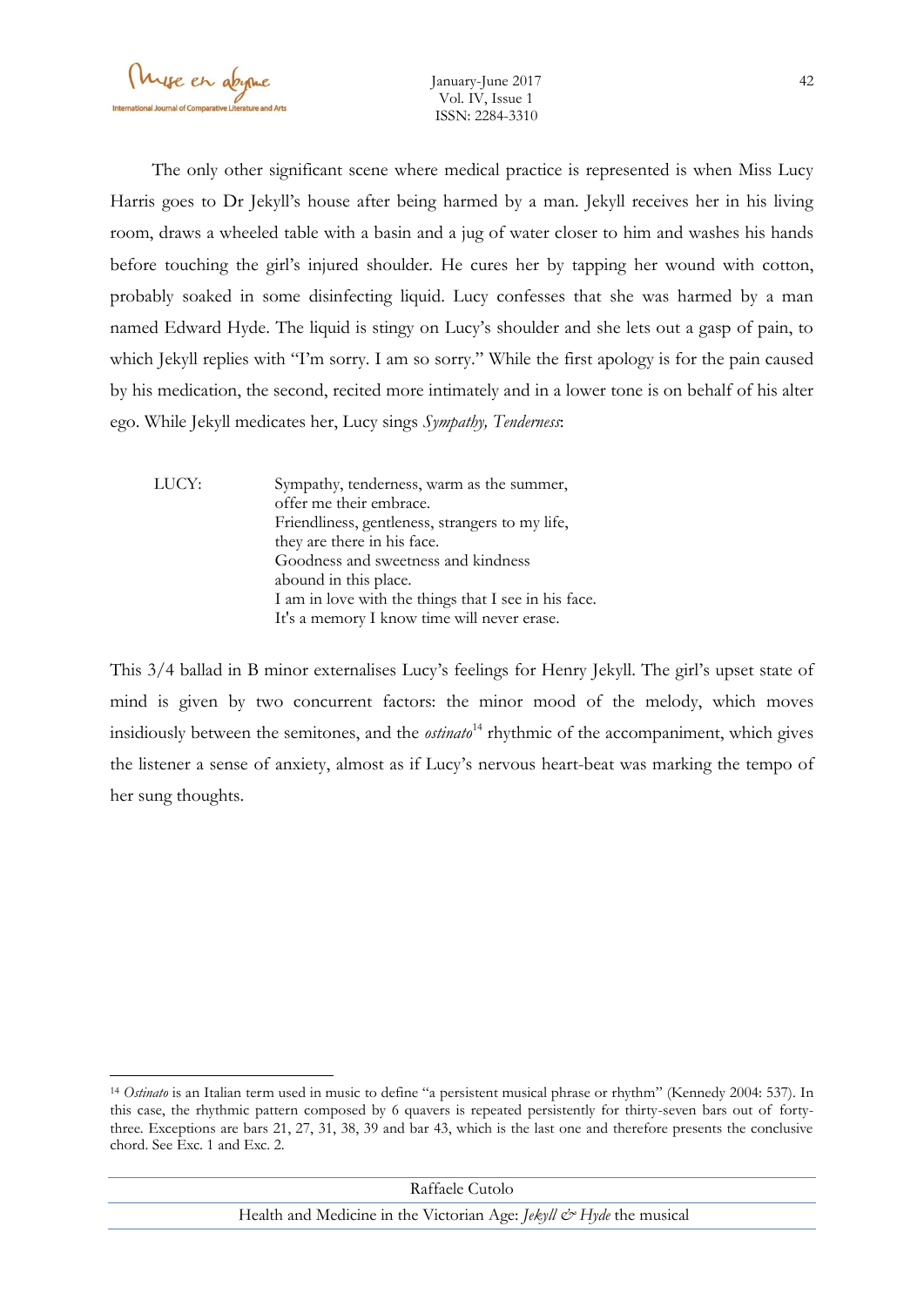(hyse en abyme urnal of Comparative L









The medication is not the focus of the scene, where the romantic theme sets in, leading, after a kiss between the two characters, to another show-stopping number. "Someone Like You", Lucy's I-want song, which has a very different taste from "Sympathy", and which represents the expression of hope that has now been lit in Lucy's heart. The stemming of such positive feeling is marked by the key change from B minor to F major, with a chord that allows Lucy to sing the first line of the ballad.

Besides the intimacy created by the lyricism of the romantic moment, some common medical practices of the Victorian Age are staged during this scene. Firstly, the reception of patients in the doctor's private house, and although Lucy is an unexpected guest and not a patient, she knows Jekyll is a doctor because he gave her his card, and she goes to him for that

| Raffaele Cutolo                                                                |  |
|--------------------------------------------------------------------------------|--|
| Health and Medicine in the Victorian Age: <i>Jekyll &amp; Hyde</i> the musical |  |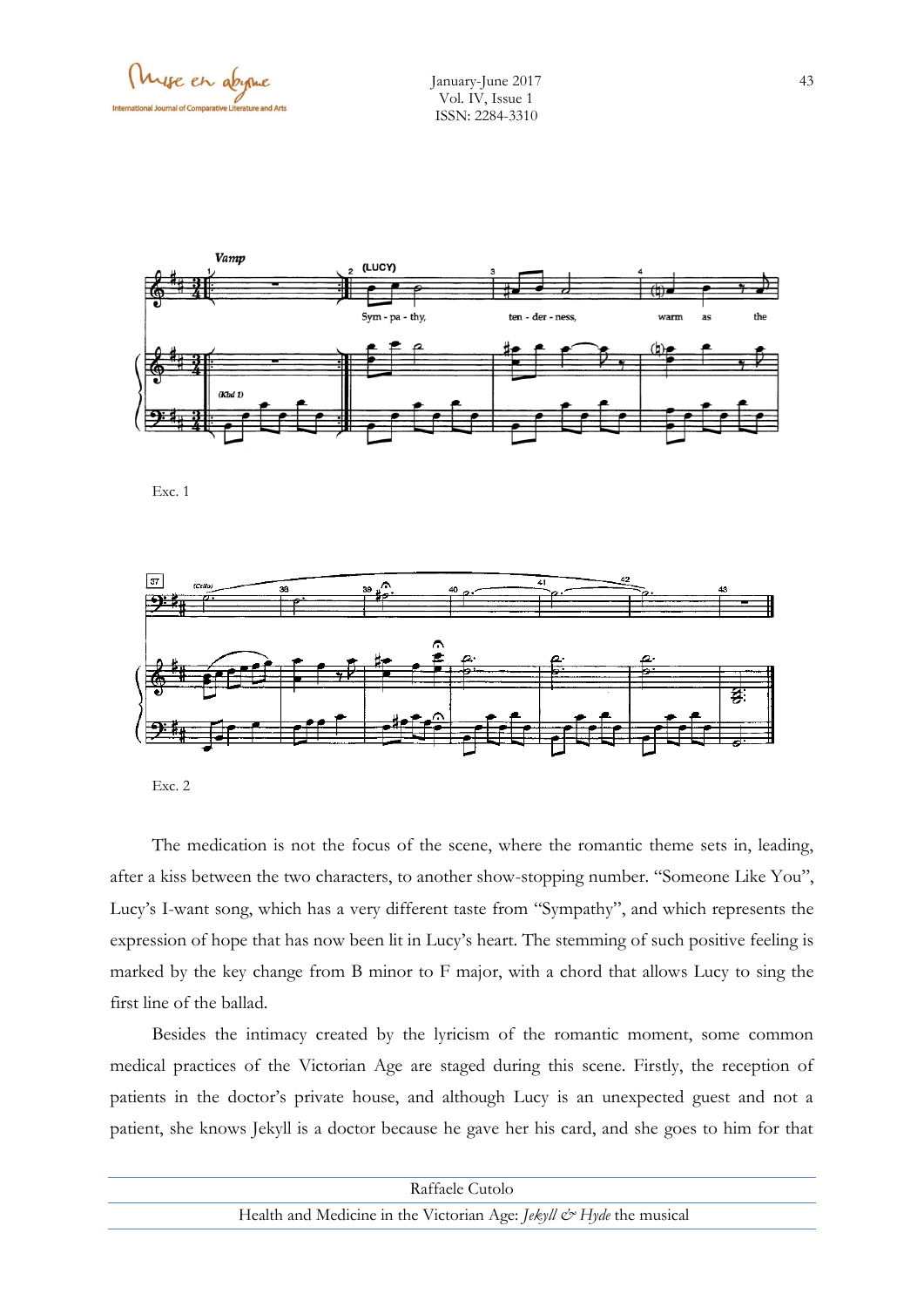specific reason. Secondly, it shows some of the instruments used at the time in the medical profession, such as the wheeled table, the jug, the basin, cotton, the disinfecting tincture, as well as the attention to hygiene before touching the patient, which distinguishes Dr Jekyll as a physician who was used to dealing with upper-class people.

#### **5. Conclusions**

The musical theatre's dramatisation emphasises the juxtaposition between medical orthodoxy and advancing experimentalism in the Victorian period, thus shaping Jekyll as an overreacher whose ideals clash with the restrictedness of the moral and ethical tenets of the period. In the prologue, Sir Danvers Carew describes Henry Jekyll as "a seeker of truth", but it must be noticed that the protagonist of Wildhorn's musical is not only the representation of Victorian's faith in medical progress through experimentalism, but also the personification of a more recent discourse on human rights whose popularity increased to peak in the 1990s when the musical was written and produced.

In the first scene, Jekyll asks Utterson whether it is right to abandon his ill father to his fate and thus "treat him like an animal". Jekyll sustains that despite being unconscious, on the point of death and terminally ill, his father "is a man [… and] he has emotional responses as sensitive as any of ours". This poses the question of the lesser being, and explores *if* and *to what extent* psycho-physical impairment defines humanness. Although the causes of Jekyll's father's condition are not explained in the musical, it is clear that he is not a man of sound mind and memory. Jekyll's diagnosis is that his father's "mind, the memory which allows him to express those emotions, rebels now and refuses to serve him" and at the same time he claims that "there's a means to reintegrate mind and emotion". This reintegration is seen as the ground for humanness, which is medically based on the restoration of the functionality of whatever is seen as a dysfunction.

When Jekyll faces the board of Governors at Saint Jude's, which can be seen as an *antelitteram* bioethical committee, he specifically asks for a "man whom society has already abandoned". The Governors are disgusted and outraged at the idea that "a human *soul*" is to be "tested like a laboratory rat". The Board, which Carew later defines as the "established authority" is antagonised by Jekyll's experimental proposal which represents an attempt to deconstruct the

| Raffaele Cutolo                                                                |  |
|--------------------------------------------------------------------------------|--|
| Health and Medicine in the Victorian Age: <i>Jekyll &amp; Hyde</i> the musical |  |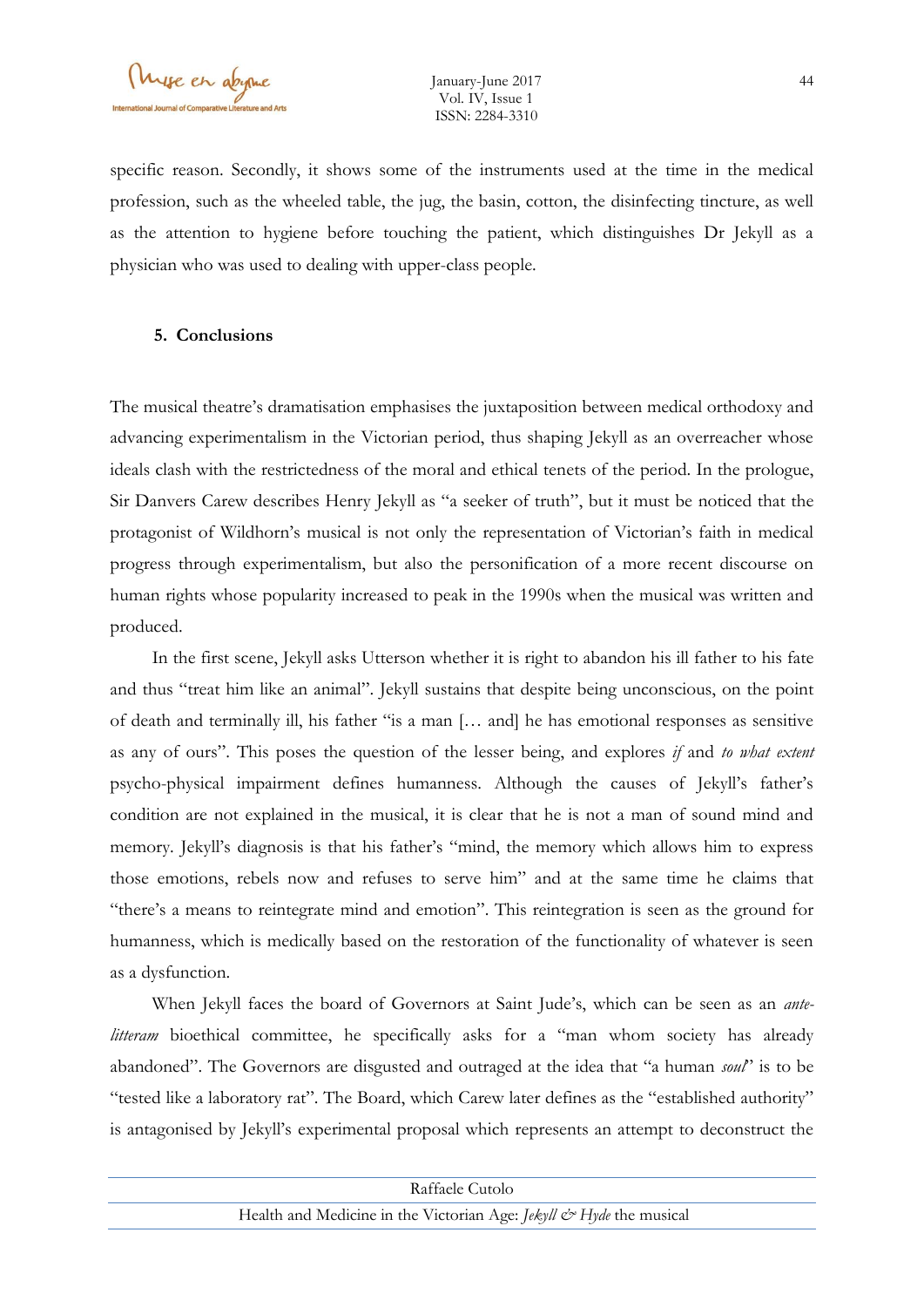Cartesian *cogito*, to which the members of the Board firmly adhere. Jekyll's request of a "volunteer" is ironised upon by one of the members of the board whose sarcasm in the comment "a volunteer mental patient, very good" underlines the Victorian belief that people in such situation were incapable of deciding for their own self. Jekyll's view in the musical reflects the postmodern approach to these issues, when he refers to the board as "not the established authority, but merely the established prejudice", thus deconstructing the Victorian ideal that ethical, medical and scientific *auctoritas* was to be determined by social class. This intertwines deeply with the discourse of the de-humanisation of the different, since the process of dehumanisation "embodies the elimination of the victims, but […] also orchestrates the cancellation of the social memory of these victims" (Carpi 2005: 101).

Jekyll can find no "volunteer mental patient" on whom to test his drugs other than himself, and by rendering his own body the theatre of his experiments, he literally embodies the duality that is immanent in the concept of the *pharmakon* that is simultaneously poison and healer. As the pharmakon cannot be reduced to the series of oppositional concepts that it precedes and produces (Derrida 2004: 100), so the body and voice of the actor cannot be separated from the two characters – but truly one character – that he personifies. It is only through the musical that such dualisation is made possible, where the music and the lyrics merge with the actor's voice and body in order to specifically give a new voice to Stevenson's character's complex and articulated corporeal duality.

# **Bibliography**

BYNUM, William F. (1994), *Science and the Practice of Medicine in the Nineteenth Century*, Cambridge: Cambridge University Press.

CARPENTER, Mary W. (2010), *Health*, *Medicine, and Society in Victorian England*, Santa Barbara CA: ABC-CLIO.

CARPI, Daniela (2005), "Dehumanizing the Enemy: How to Avoid Human Rights," in Ian Ward (ed.), *Literature and Human Rights: The Law, the Language and the Limitations of Human Rights Discourse*, Berlin: DeGruyter, pp. 101-112.

CHADWICK, Edwin (1842), *Report on the sanitary conditions of the labouring population of Great Britain*, ed. by M.W. Flinn (1965), Edinburgh: University Press.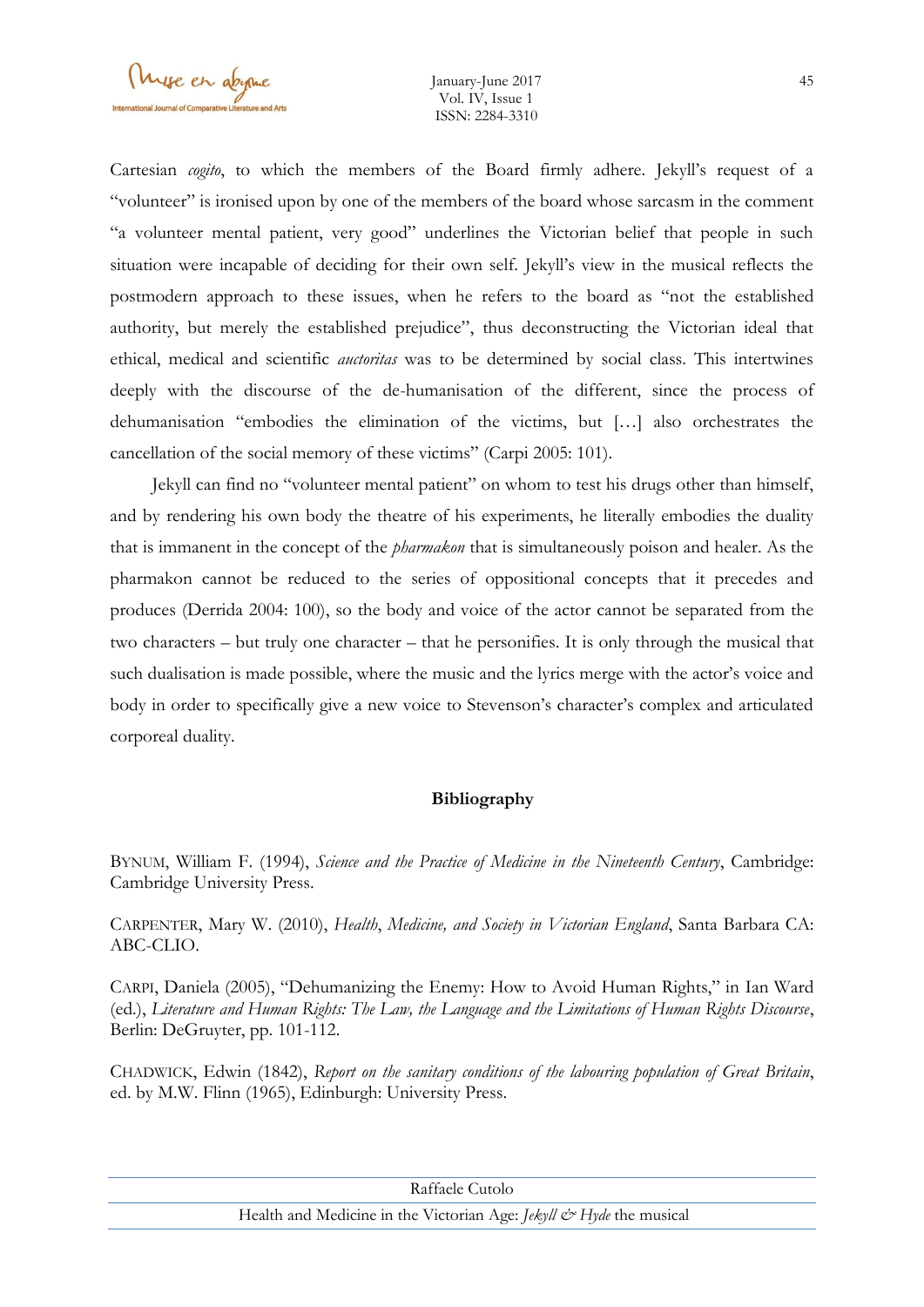Myse en abyme International Journal of Comparative L

CUNNINGHAM, Andrew, WILLIAMS, Perry (2002), *The Laboratory Revolution in Medicine*, Cambridge: Cambridge University Press.

DERRIDA, Jacques (2004), *Dissemination*, London: Continuum. FIORATO, Sidia (2013), "The Strange Clauses of Dr Jekyll's Will: The Body as its Precondition and its Legacy", *Pólemos*, Vol. 7, No. 1, pp. 99-121.

FISSEL, Mary E. (1991), "The Disappearance of the Patient's Narrative and the Invention of Hospital Medicine", in Roger French and Andrew Wear (eds.), *British Medicine in an Age of Reform*, London: Routledge, pp. 91-109.

FURST, Lilian R. (2000), *Medical Progress and Social Reality: A Reader in Nineteenth-century Medicine and Literature*, Albany: SUNY Press.

GÄNZL, Kurt (2001), *The Encyclopedia of the Musical Theatre*, 2nd ed., New York: Schirmer Books, Vol. 2 (GI - N).

JONES, William B. (2003), *Robert Louis Stevenson Reconsidered: New Critical Perspectives*, London: McFarland.

KENNEDY, Michael (2004), *The Concise Oxford Dictionary of Music*, Oxford: Oxford University Press.

MCMILLIN, Scott (2006), *The Musical as Drama*, Princeton: Princeton University Press.

MILLHAUSER, Milton (1973), "Dr. Newton and Mr. Hyde: Scientists in Fiction from Swift to Stevenson", *Nineteenth-Century Fiction*, Vol. 28, No. 3, pp. 287-304.

POSEN, Salomon (2005), *The Doctor in Literature. Satisfaction or Resentment?*, vol. 1, Oxford: Radcliffe Publishing.

POSEN, Salomon (2006), *The Doctor in Literature. Private Life*, vol. 2, Oxford: Radcliffe Publishing.

POSEN, Salomon (2010), *The Doctor in Literature. Career Choices*, vol. 3, Oxford: Radcliffe Publishing.

POSEN, Salomon (2013), *The Doctor in Literature. Gender and Sex*, vol. 4, Oxford: Radcliffe Publishing.

ROBINSON, Bruce (2011), *Victorian Medicine: From Fluke to Theory*. Available online: http://www.bbc.co.uk/history/british/victorians/victorian\_medicine\_01.shtml [last accessed 01/10/14].

ROMANO, Terrie M. (2002), *Making Medicine Scientific: John Burdon Sanderson and the Culture of Victorian Science*, Baltimore: JHU Press.

Raffaele Cutolo

Health and Medicine in the Victorian Age: *Jekyll & Hyde* the musical